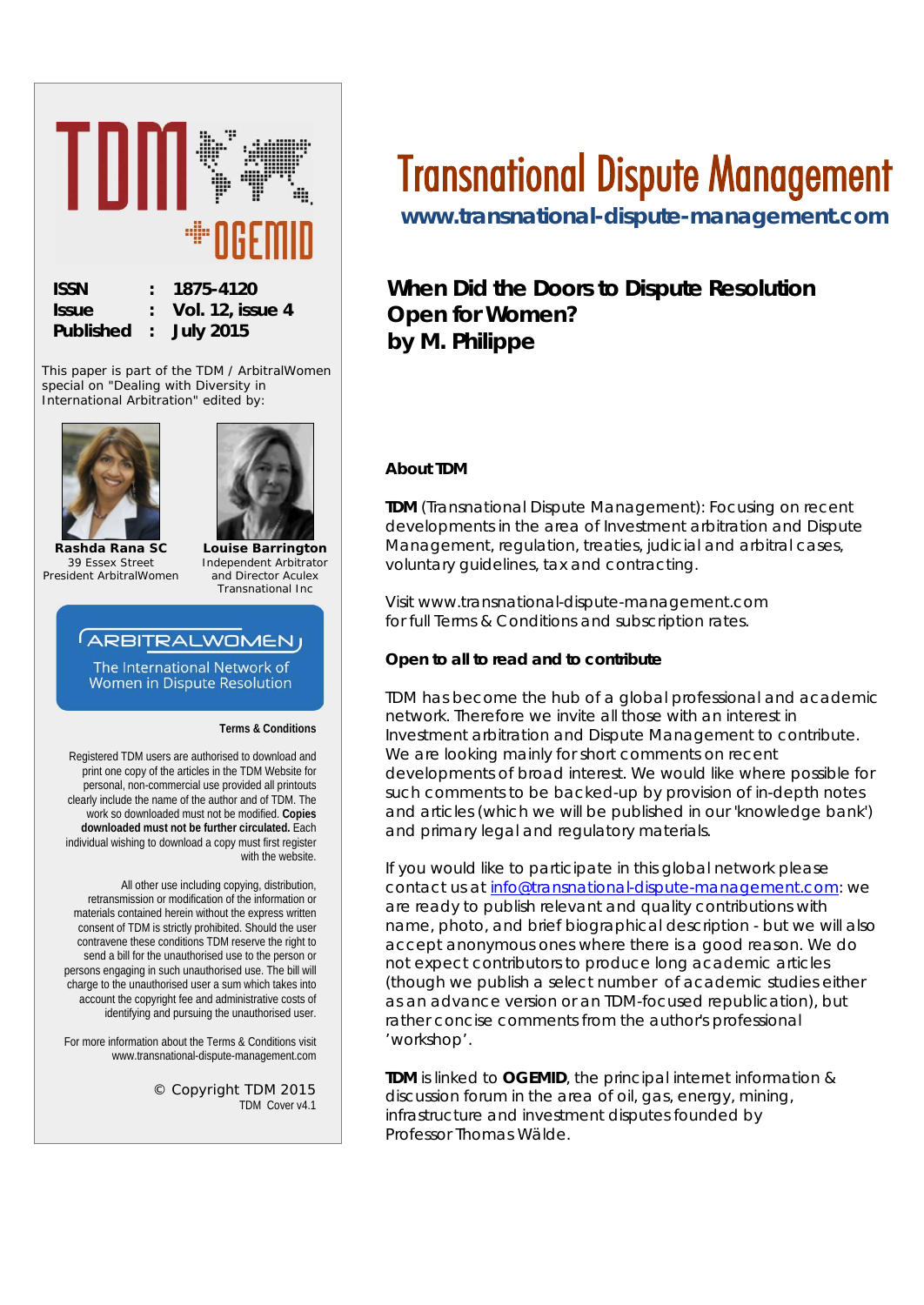# **TDM SPECIAL ISSUE ON DEALING WITH DIVERSITY IN INTERNATIONAL ARBITRATION WHEN DID THE DOORS TO DISPUTE RESOLUTION OPEN FOR WOMEN? Mirèze Philippe \***

#### **Abstract**

In a world where women outnumber men and where women are active in almost all business and legal fields, women remain under-represented in key positions. Women and men alike are trained and talented, and work as hard. Is the under-representation a question of discrimination or unconscious bias, or a question of sharing power?

This article is intended to give an overview of the involvement of women in international dispute resolution, how it has evolved in the last thirty years, and to explore options for improvements of the representation of women. Although progress is extremely slow, there have been many positive developments. The business and dispute resolution environments are aware of the dearth of women in key positions, and more and more various bodies have or are putting in place pledges intended to have stakeholders committing to change.

#### **I – Women in Dispute Resolution**

#### **1. Does it matter?**

Gender equality in international dispute resolution has been a hot topic in the recent years and is currently the subject of debate in several *fora*. What once was taboo has become an issue of discussion among business and legal practitioners worldwide. In the last decade there has been an explosion of articles, comments, press-releases and surveys (for example in the Atlantic, Financial Times, Careerist, New York Dispute Resolution Lawyer, Arbitration International) on gender and diversity. Discussions on blogs and list-serves such as Kluwer, LinkedIn or OGEMID (Oil-Gas-Energy-Mining-Infrastructure Dispute Management) continue to flourish (such discussions have been recurrent on OGEMID, for example, since 2009). Several papers and discussions have put the spotlight on women in the business and legal fields, and observed the evolution of their careers. It will come as no surprise to learn that it continues to be difficult to break the glass ceiling and to change mentalities which may be naturally biased. Practitioners, including institutions, law firms and Bars from several jurisdictions are realising more and more that there are issues that need to be addressed in a concrete way. Women in dispute resolution was a non-issue thirty years ago, as no one in the

<sup>\*</sup> Mirèze Philippe is Special Counsel at the Secretariat of the ICC International Court of Arbitration, and is Founding Co-President of ArbitralWomen with Louise Barrington & Board member. The views expressed are those of the author alone and should not be regarded as representative of or binding upon the ICC, the Court or its Secretariat.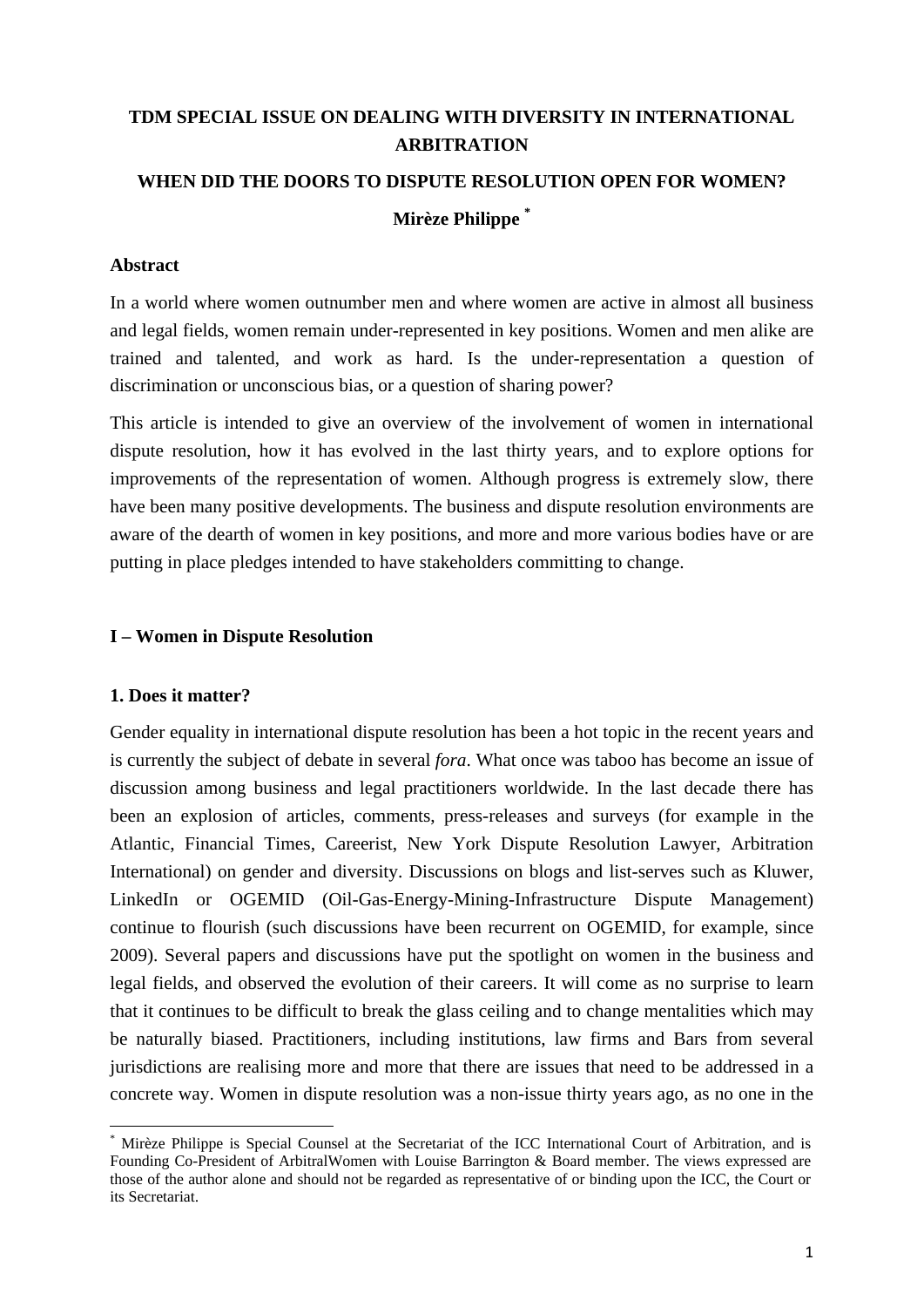business and the legal communities was concerned or spoke about the lack of women in the international dispute resolution arena. As Lucy Greenwood puts it  $<sup>1</sup>$ , practitioners had become</sup> comfortable with the notion that women are a significant minority. Ben Davis provided interesting explanations about "explicit bias, implicit bias and stereotype threat" being emerging areas in neuroscience<sup>2</sup>. The subject of gender equality now matters and can no longer be moot.

Diversity is an added value for business and legal communities and is a business matter that can no longer be neglected. Evolution has started and will not stop. We are no longer in a position of watching where progress may lead us. We are in a period where women will no longer agree to step back simply because they are women. Discrimination towards women lasted several decades until the last twenty years where women dared to stand up and raise the unfair situation. The business and legal communities remain male-dominated and mentalities must change. Making suggestions is not enough. The time has come to undertake concrete actions jointly with all stakeholders from the business and legal communities to attain equality.

ArbitralWomen, a nonprofit organisation, started raising the alarm bell, first timidly in 1993, then more visibly since 2000, and in the last decade more and more actively. In the last three to four years, the business and legal communities began daring to speak about women in dispute resolution openly and not just in private groups, and in the recent months a number of conferences and meetings have been organised on this topic. ArbitralWomen was either invited to participate or to speak, or has organised or co-organised such events.

Women trained in law are entitled to build a career with the same chances as their male colleagues. For equal qualifications, women must be afforded the same opportunities as men. Women want to go on stage and stop remaining back stage while doing the same work as their male colleagues. They want to share the playing field with men. An arbitrator asked Louise Barrington in 1996 "*so, you are the young lady who wants to replace us*", and Louise answered "*no, we don't want to replace the men, only to join them*"<sup>3</sup>.

There are many women who need to be given the chance to show their talents. Women bring to the field the wealth of their personalities which are complementary to the personalities of men. The synergy between the views and reflexes of men and women are invaluable. Women have different mindsets, perspectives and approaches. In general, the state of mind of women is not wild competition but cooperation and hard work. Women are good listeners and talented in multi-tasking. They are naturally more sensitive while being firm, and bring a

<sup>&</sup>lt;sup>1</sup> Lucy Greenwood & Mark Baker, "Getting a better balance on international arbitration tribunals", Arbitration International, vol. 28, n°4, 2012, page 653.

<sup>&</sup>lt;sup>2</sup> Benjamin G. Davis, "American Diversity in International Arbitration 2003-2013", The American Review of International Arbitration, vol. 25, n°2, 2014, page 255.

<sup>&</sup>lt;sup>3</sup> Louise Barrington "Then and Now – A Quarter Century of Women in Arbitration", New York Dispute Resolution Lawyer, Spring 2012, vol. 5, n°1, page 16.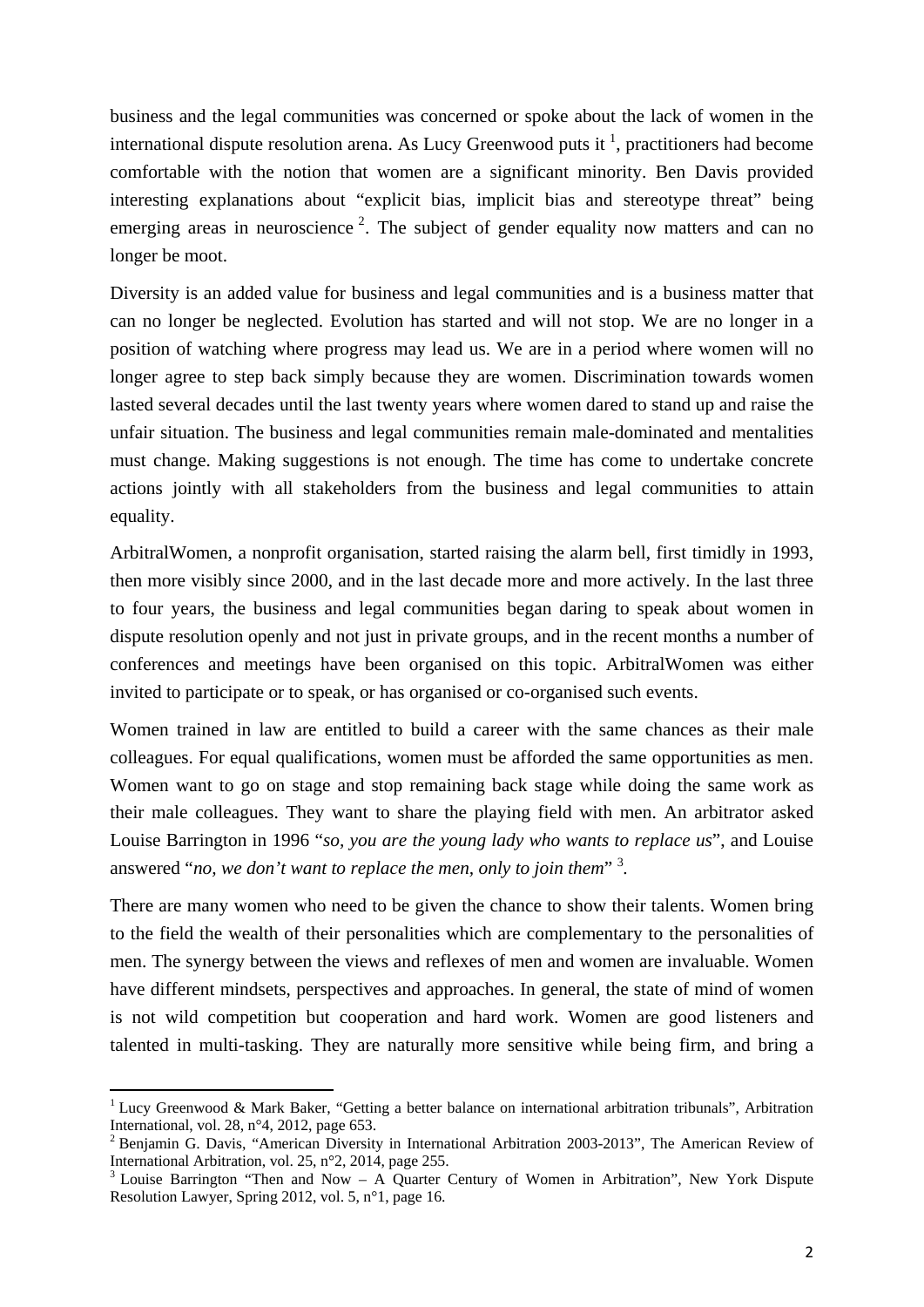different atmosphere to the room. A German lawyer  $4$  recently told the author that with women in law firms the atmosphere is better and that men behave and are more considerate. He considers that it is a good and balanced mixture to have male and female lawyers, and that the result of the approaches in the cases handled is better. He recognised that in order to fight against the tradition of male lawyers only, women must make more efforts than men. Noemi Gal-Or reported in an article<sup>5</sup> the perception of some parties who consider that a dispute resolution process *"fairly inclusive of women adjudicators or neutrals promises to produce a socially and culturally fairer result for it will be representative of the composition of the human society"*.

In an interview given to the Financial Times, Emer Timmons president of BT Global Services UK, said that, "*Being a woman has made a difference to my career and I noticed very early on that I was different when surrounded by my male colleagues. But I had to stand out to be noticed as being good as well. I had to be very confident, and I knew that I needed to*  recognise my strengths but also those areas I needed to develop" <sup>6</sup>.

Although women have come a long way thanks to other women who fought to get us on stage, and also sometimes thanks to men who have supported their struggle, much remains to be done. The evolution of women's involvement in dispute resolution has become more and more visible mainly in the last fifteen to twenty years. The number of women nowadays is meaningful at all levels, although not sufficiently at the top. Women are no longer only paralegals or administrative secretaries to arbitral tribunals, but also lawyers representing the parties and arbitrators acting as sole arbitrators and chairpersons and not only as coarbitrators. We are very far from reaching an appropriate balance. Concrete actions must be undertaken, and this has already started. Looking back at history allows us to assess the evolution achieved and to demonstrate that change was possible and still is. This is shown in Lucy Greenwood's excellent articles, which provide a thorough assessment of gender diversity in international arbitration<sup>7</sup>.

The author joined the International Chamber of Commerce in 1984 and has been able to observe the tremendous change in the dispute resolution community over these past thirty

<sup>&</sup>lt;sup>4</sup> Dr Hans-Claudius Scheef from Kapellmann und Partner authorised the author to cite him. They both discussed about the role of women in law at the occasion of the Vis moot competitions in March 2015.

<sup>&</sup>lt;sup>5</sup> Noemi Gal-Or "The Under-Representation of Women and Women's Perspectives in International Dispute Resolution Processes", Transnational Dispute Management ('TDM'), July 2008, volume 5, issue 4, www.transnational-dispute-management.com.<br><sup>6</sup> 'Women in the Workplace: Four Career Profiles'', Financial Times, 19 April 2012, Dina Medland interview

with Emer Timmons, http://www.ft.com/cms/s/0/49449396-7ce3-11e1-9d8f-00144feab49a.html#axzz3asgEanzg.

<sup>&</sup>lt;sup>7</sup> Lucy Greenwood & Mark Baker, "Getting a better balance on international arbitration tribunals", Arbitration International, vol. 28, n°4, 2012, page 653, and "Is the balance getting better? An update on the issue of gender diversity in international arbitration", Arbitration International, 2015, 0, 1–11 doi: 10.1093/arbint/aiv034.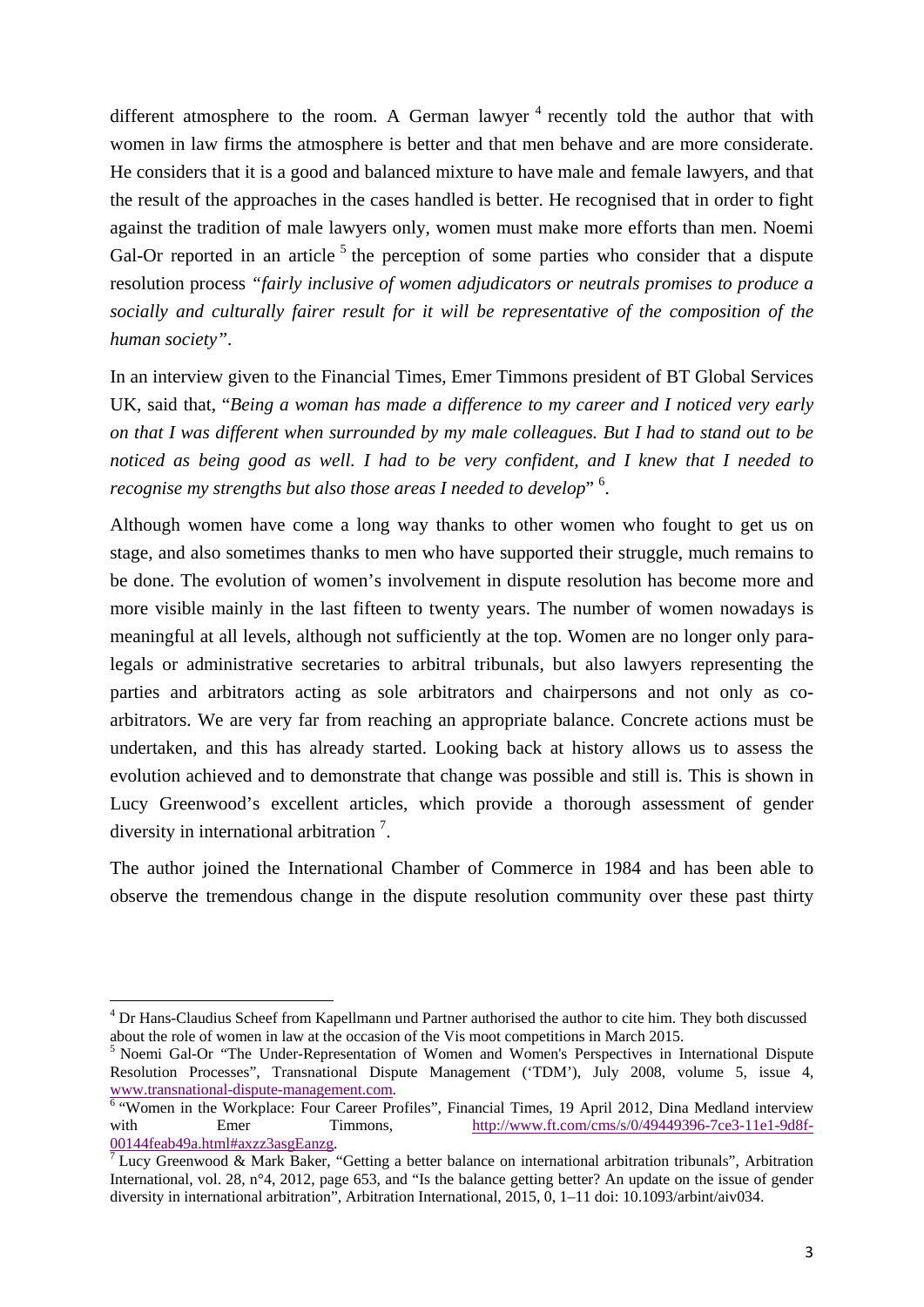years <sup>8</sup> . This article traces the evolution of the role of women in international dispute resolution and when the doors began to open for women in this field (II). The general picture may seem discouraging, but the author's assessment of the progress achieved and about the future is positive. In order to substantiate her positive views, the author will share her experience from the ICC perspective (III) and from ArbitralWomen's perspective (IV). The fact of having dispute resolution stakeholders openly address the issue and recently commit to change the situation in a concrete way is a victory in itself (V).

#### **2. Exclusion of Women and Unconscious Bias**

Women were not encouraged to study in general and were not allowed to the Bar until a few decades ago<sup>9</sup>. The arbitration field is no better although this field is quite recent, including for men. The exclusion of women in business and legal environments is a fact of history; it is similarly a fact of recent history that women are now sharing these fields which were previously reserved for men. In the last century and mainly since the 1950s women progressively started to go to university, graduate and then, if lucky, find a job. Nonetheless, even if women are trained, competent and experienced, leadership positions were and are seldom offered to them. They were unjustifiably considered incapable of fulfilling such roles and no one wanted to give them the chance.

Unfortunately women are not taken seriously and must invest much more efforts than their male colleagues before they get a chance to be heard and to be recognised. They are sometimes being ignored and some have experienced faces with a look of despise from males colleagues. They are not generally given the opportunity to plead the case they have been working on instead of having a male colleague or a male partner be the lead counsel. After maternity leave of only one month, a woman lawyer was not allowed to continue working on a case for which she had intensively prepared for the hearings. Women were excluded from building a career and progressing just because of their gender or because they had children.

The pressure on women does not leave space for errors  $10$  and mistakes made by women are forever remembered as reported in a survey undertaken by the Women's Bar Association of the District of Columbia  $\frac{11}{11}$ , which highlighted reactions and differences of views towards men and women. For example, when a man succeeds his success is attributed to his skills, whereas the success of a woman is related to luck; a man is assertive but a woman is considered

<sup>&</sup>lt;sup>8</sup> For further historical information see interview with the author by Marie-Claude Rigaud "Entrevue avec une professionnelle humaine et passionnée : la contemporaine Mirèze Philippe", Journal of Arbitration and Mediation, Editions Yvon Blais, 2012-2013, vol. 3, n°2, page 1.

<sup>&</sup>lt;sup>9</sup> Mary Jane Mossman "The First Women Lawyers: Piecemeal progress and Circumscribed Success", Osgoode Halle Law Journal, 2007, volume 45, n°2, page 379.

<sup>&</sup>lt;sup>10</sup> Mirèze Philippe "Les femmes dans le monde de l'arbitrage" (Women in arbitration), Les cahiers de droit et procédure: L'arbitrage face aux évolutions contemporaines, 20 November 2008, page 23.

<sup>&</sup>lt;sup>11</sup> "Initiative on Advancement and Retention of Women", Women's Bar Association of the District of Columbia, Reporter's Summary: Session 1, 6 January 2006.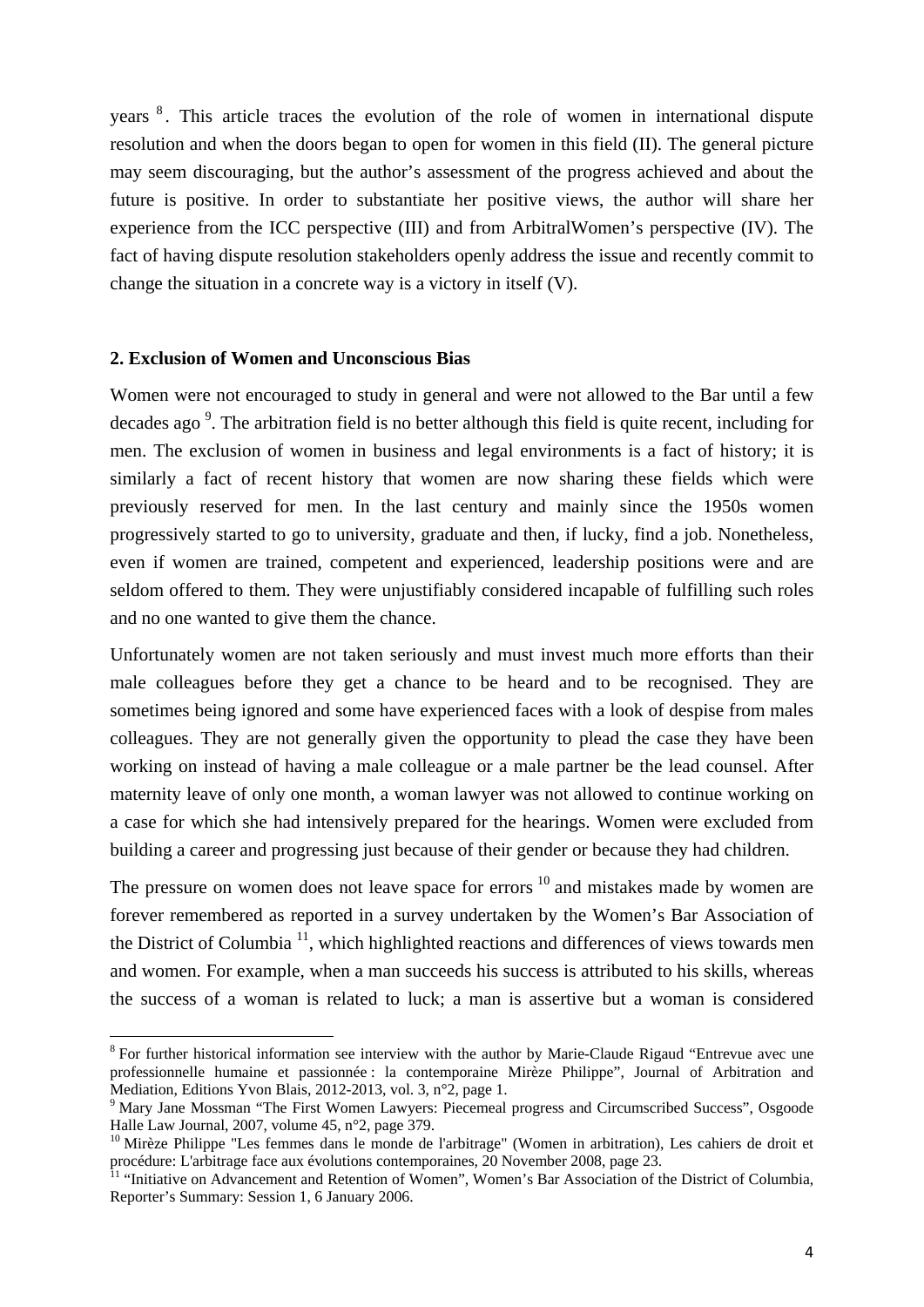aggressive. Women must be capable in their professional life, present in their family and social life and, efficient everywhere. In summary "excellence" is required from women and they are expected to make efforts on all fronts  $12$ . These reactions are unfortunately not "clichés" but reality. Also, the process of recruitment and promotion is applied differently and the disparity between men and women appointed to important positions is significant.

Is the place of women different in other areas? Recent history shows that the doors have always been closed to women in all fields. Also, discrimination towards women, or simply exclusion of women, is related among other things to social, cultural and religious issues  $^{13}$ , which will not be discussed in this article. However, a few examples will illustrate the long history of conscious rather than unconscious bias. Women sometimes had to use a man's name to be able to publish for example, like the French novelist Amantine-Lucile-Aurore Dupin best known by her pseudonym George Sand. At the same period in the  $19<sup>th</sup>$  century Camille Claudel, the French sculptor, was more talented than her brother Paul Claudel and than August Rodin who apparently stole her ideas, but she was not allowed the place she deserved, spending the latter half of her life in an asylum. Many examples may be cited including from recent decades. Among the social issues for example, a perception of society in most countries was to consider that if a woman needed to work, it was because her husband or her father was unsuccessful in business; in mainly aristocratic families the dignity of the family could not suffer the insult of having a wife or a daughter at work. Luckily, this has changed, albeit slowly, during the last century. If we look at recent history it is surprising to discover that in France for example, women have only been allowed to vote since 1945 and to have their own bank account independently from their husband since 1965. Although the principle of equality between men and women in all fields was introduced in 1946 in the preamble of the French Constitution, equality was and is still far from being respected. In January 2015 a French champion sportswoman denounced the fact that more than 80% of sports games broadcast men, and that women must fight hard to be broadcasted from time to time; she added that a lot of pressure was put on women to prove that they are good and deserve to be recognised. In many Muslim countries women are not allowed to work; this is changing although too slowly. At the Willem C. Vis International Commercial Arbitration Moot this year, arbitrators had the opportunity to hear all-female teams from Saudi Arabia amongst others, and were impressed by the advocacy skills and talent of these women  $^{14}$ . Will these women be given the chance to play a role and hold the positions they deserve in the business and legal communities? It is to be hoped so.

<sup>&</sup>lt;sup>12</sup> "The Experts Present the Research", Initiative on Advancement and Retention of Women, Women's Bar Association of the District of Columbia, January 6, 2006.

<sup>&</sup>lt;sup>13</sup> During the French revolution in the eighteenth century, the feminist movement started and in 1791, Olympe de Gouges, drafted the declaration of rights of women (Déclaration des droits de la femme et de la citoyenne). Examples of amazing women throughout the world who strived for the rights of women in all fields exist and are inspiring.

<sup>&</sup>lt;sup>14</sup> See ArbitralWomen Newsletter  $n^{\circ}14$  reporting about the Moot competitions. The first women lawyers were admitted in Saudi Arabia only in October of 2013.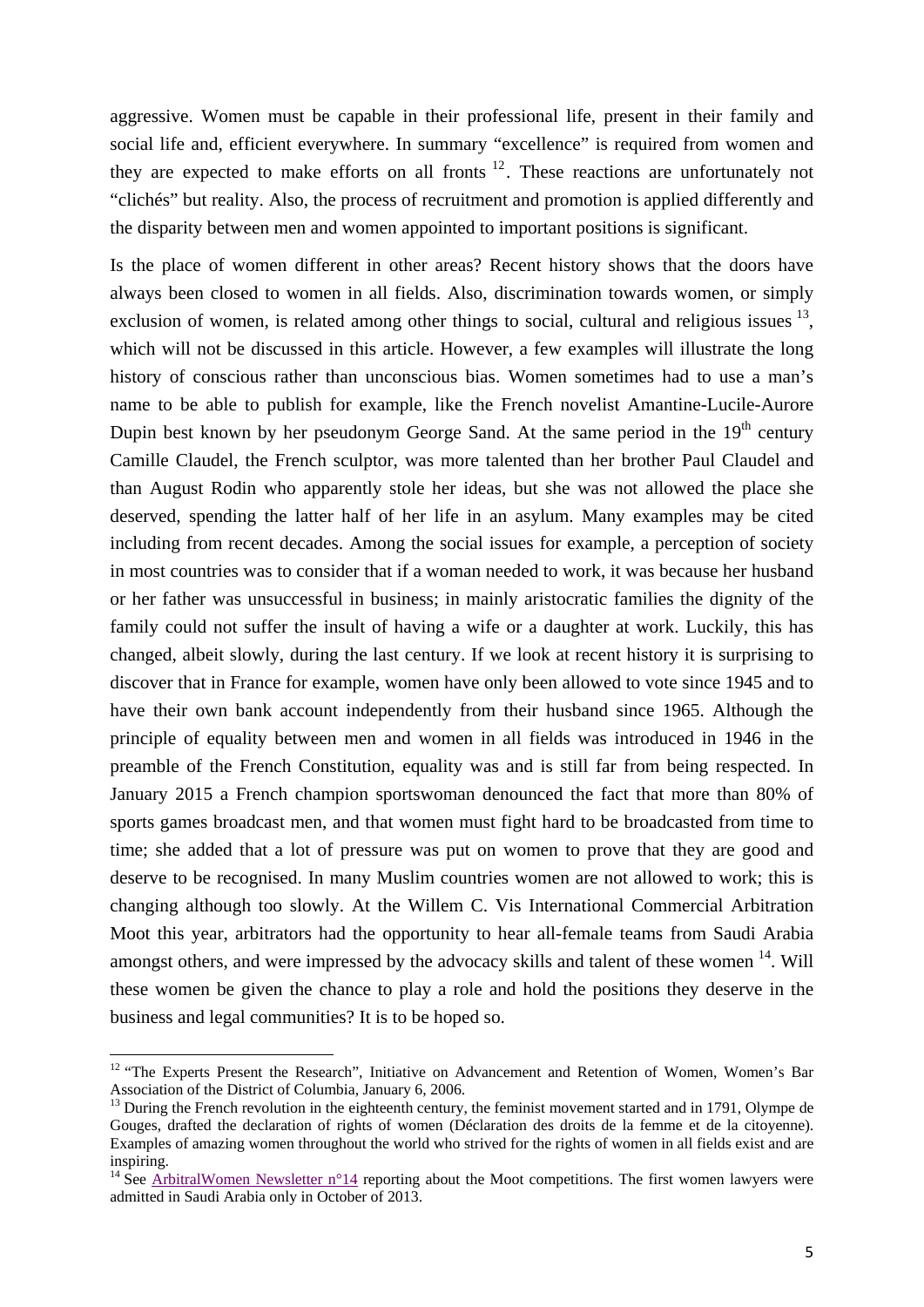Conscious and unconscious bias in professional environments are not the only difficulties that women must face. Lack of support in their families and by society as a whole are also factors blocking women from building careers. Women are always faced with the obligation of taking care of the family and house-keeping and are not sufficiently supported by men. They may live in an environment in which they are expected to care for everything, so even at home equality of tasks is not yet the trend. Most women who have succeeded in their careers have been supported by their families and have been able to devote time to building their careers, therefore such support is indispensable. Unfortunately maternity is often cited as the major obstacle for women either to keep their position in a firm or to evolve. Some law firms have undertaken programmes within their firms to support women, but how many do that and how many allow women to break the glass ceiling?

On 14 November 2014, female lawyers and researchers from the countries of the Western Balkans met in Tirana with representatives from the United Nations Commission on International Trade Law (UNCITRAL), Judith Knieper, the German Arbitration Institution (DIS), Antje Baumman, and ArbitralWomen Beata Gessel-Kalinowska vel Kalisz, in the framework of the project "Gender-oriented implementation of ADR instruments in Western Balkans", an initiative of Open Regional Fund for South East Europe Legal Reform supported by Deutsche Gesellschaft für Internationale Zusammenarbeit (GIZ) which was represented by Adela Liatja 15. Speakers and participants discussed the difficulties women experience. It was noted that when women are successful, it is in general at some cost for their private lives and family needs. What pushes them forward is always motivation. It was further mentioned that few have role models, even if women are trained and competent they are not promoted, and that they have no supporters to lobby for them. Women should be promoted not because of gender balance, but for their talents, hard work, true commitment, passion for their profession, the way they focus on detail, their open minds and flexibility, and their communication skills. Interestingly, the statistics of the Croatian Arbitration Court showed that there are fewer cases of delay caused by women as compared to delay in cases handled by men (this is anecdotal as no other data allow to verify such a statement).

Can keeping the doors closed for women be considered discrimination, unfairness, heritage of unconscious bias, fear of losing or sharing power with women, or other societal heritage and attitude? The lack of gender equality probably stems from all these and other factors. As indicated by Rashda Rana in an interview with LexisNexis 16, "*to some extent the problem lies in deep-rooted cultural perceptions and misperceptions*". History should be remembered to help understand why things have been or are the way they are. History must serve to learn from past lessons, not to name and shame, but to improve situations.

<sup>&</sup>lt;sup>15</sup> ArbitralWomen Newsletter n°13.

<sup>&</sup>lt;sup>16</sup> Rashda Rana in an interview with LexisNexis on "Is there a gender gap in arbitration", 7 April 2015, www.lexisnexis.com/uk/lexispsl/arbitration/home.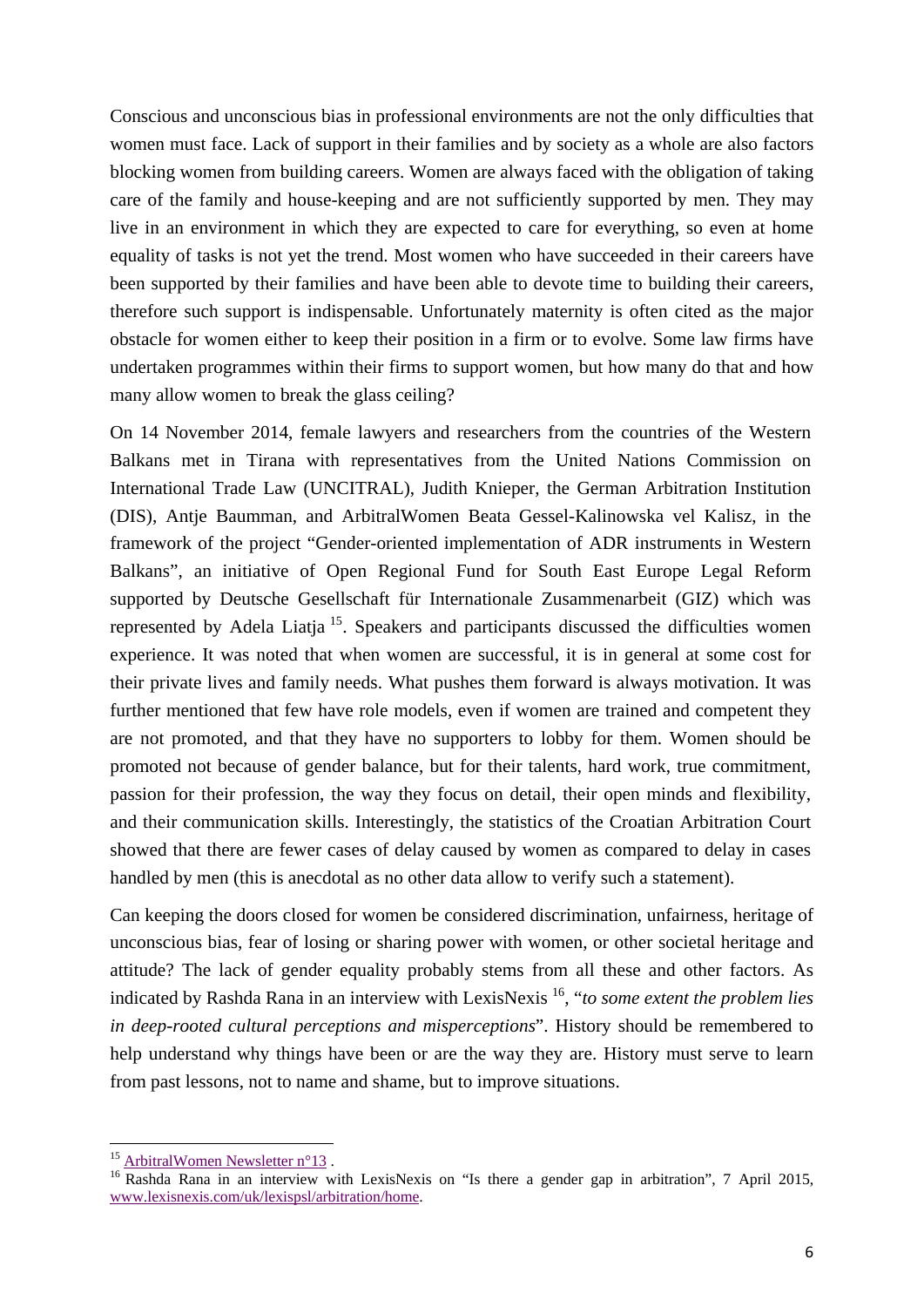#### **II – History of Women in Dispute Resolution**

#### **1. Women as Arbitrators**

One of the reasons for the virtual absence of women arbitrators until recently was the fact that there were few women practitioners in dispute resolution and with a proven experience who could be considered for arbitrator appointments. Lucy Reed raised this issue in an interview with Michael Goldhaber in 2004 <sup>17</sup> and indicated that she was confident that fair representation would come with time. The change has started in the last twenty years, although the number of appointments of women remains significantly small.

The result of a survey regarding under-representation of women  $18$  revealed that most of the participants thought that a "*party appointment system that enforces the status quo, by favoring an elite handful of repeat players, is the highest factor in favour of long standing under-representation of women in arbitration*". This is unfortunately proven by some attitudes; a practitioner recently told the author that even if he had a list of arbitrators comprised of three women and one man with equal qualifications, he will always choose the man: this is conscious bias. When a party selects arbitrators diversity is the "the last feature on anyone's mind" 19. A sole woman arbitrator was once told by a male expert that she would not be capable of understanding his explanation.

While understanding that the concern is to find the most appropriate arbitrators, it is hard to understand why practitioners do not broaden the list of potential arbitrators by including women with equal profiles. It is consequently crucial to continue raising awareness. Ignorance of women arbitrators, mediators, experts, marine surveyors, engineers, adjudicators, etc. cannot be taken seriously today, as internet and the hundreds of networks in all professional fields offer access to data. Sir Frank Berman said in an interview with the Global Arbitration Review on 21 February 2013, that *"It is odd this impression arbitration gives of being a male club. Part of that is simply due to the way in which parties or law firms set about the process of choosing arbitrators"*.

An overview of the international dispute resolution arena in the 1980s and the 1990s shows a small number of women arbitrators who were visible or known and who can be considered as pioneers. The number has increased progressively from mid-1990s. Since 2000 the number of women arbitrators has increased in a significant way in many countries and has started

<sup>&</sup>lt;sup>17</sup> Michael D. Goldhaber "Madame La Présidente: A woman who sits as president of a major arbitral tribunal is a rare creature. Why?", Transnational Dispute Management, July 2004, volume 1, issue 3, www.transnationaldispute-management.com. See also from the same author "Too Few Women Among Top International

Arbitrators?", <u>Law.Com</u>, 30 June 2009.<br><sup>18</sup> Annalise Nelson "Results of the Kluwer Arbitration Blog's first poll", 26 February 2013: http://kluwerarbitrationblog.com/?s=Results+of+the+Kluwer+Arbitration+Blog%E2%80%99s+first+poll. See also from the same author "The Representation of Women in Arbitration – One Problem, Two Issues", Wolters Kluwer, Law & Business, 2 November 2012.

<sup>&</sup>lt;sup>19</sup> Lucy Greenwood & Mark Baker, "Getting a better balance on international arbitration tribunals", Arbitration International, vol. 28, n°4, 2012, page 653.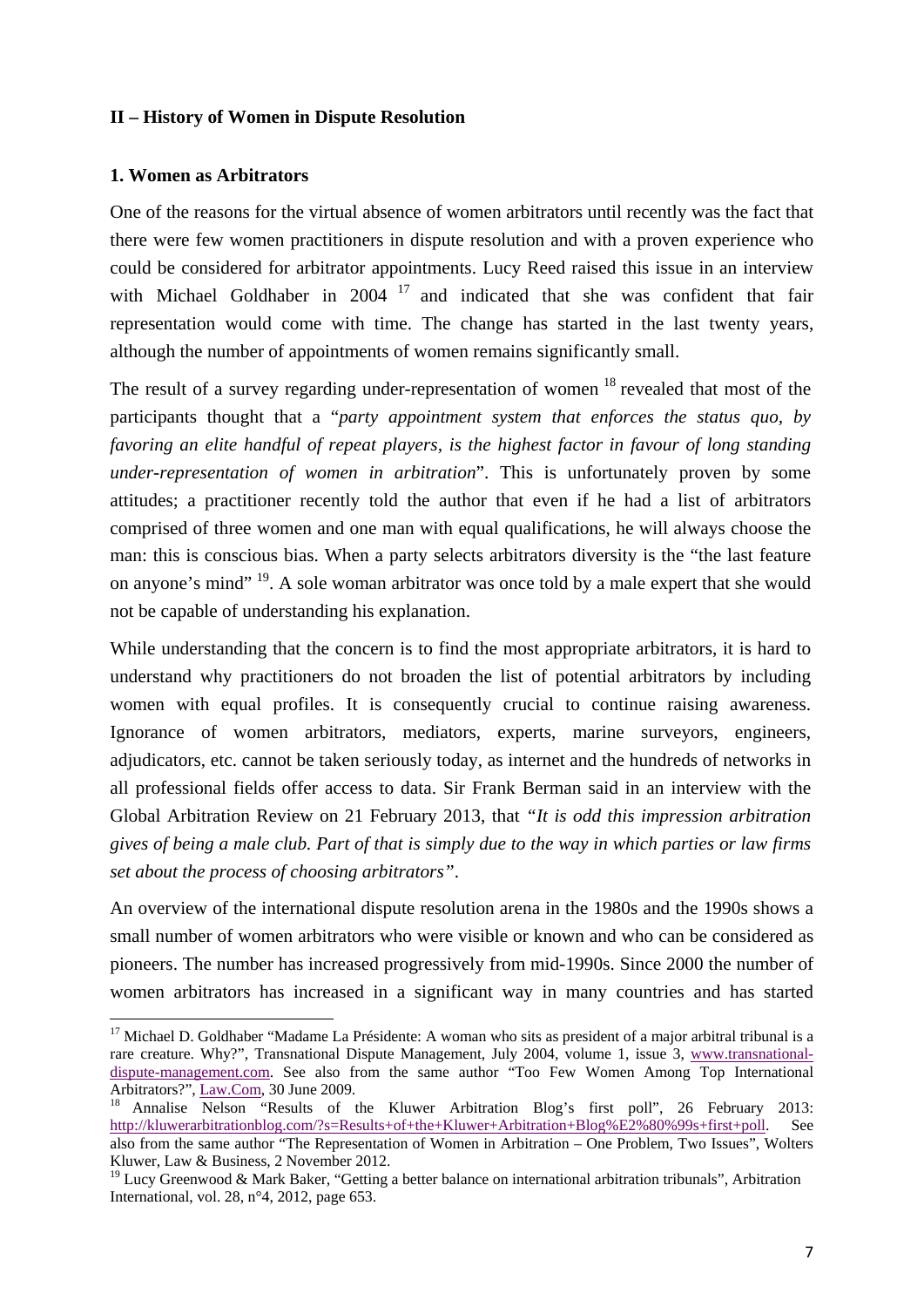emerging in other countries, although the number of appointments is insignificant. It is interesting from a historical perspective to mention a few names without being exhaustive as this would be a difficult exercise. To the author's best knowledge and after having discussions with several practitioners, women arbitrators that come to mind in the 1980s and 1990s are mentioned hereafter as an example.

In the 1980s the number of women arbitrators in the cases administered by the ICC was probably less than ten. Geneviève Augendre, Simone Rozès (the latter a retired magistrate) and Marianne Paillard du Chesnay were the first women arbitrators the author met. This number must have been similar in other arbitration institutions. A former ICC Counsel, Juan Iturriagagoitia Bassas, fought in 1985 to have a woman nominated as sole arbitrator in an international arbitration involving complex issues. He knew that this woman was the appropriate choice for the given case. The battle was not easy to win, but he eventually succeeded and the arbitration went very well.

Towards the end of the 1980s and the beginning of the 1990s women arbitrators were for example (by alphabetical order of the countries): Jacqueline Linsmeau and Vera van Houtte from Belgium, Carita Wallgren-Lindholm from Finland, Catherine Kessedjian from France, Antonias Dimolitsa from Greece, Teresa Cheng from Hong Kong, Karen Mills from Indonesia who is a US national, Dominique Brown-Berset and Teresa Giovaninni from Switzerland, and Carolyn Lamm and Edna Sussman from the United States. Between the 1990s and 2000 women started becoming more and more visible, such as Louise Barrington and Sophie Nappert from Canada, Brigitte Stern and Sarah François-Poncet from France, Sally Harpole from Hong Kong who is a US national, Eva Horvath from Hungary, Gabrielle Kaufmann-Kohler from Switzerland, Hilary Heilbron and Judith Gill from the United Kingdom, and Abby Cohen Smutny, Lucy Reed and Nancy Turck from the United States. Towards the end of the 1990s the number of women known in arbitration has significantly increased mainly in Europe and North America, and it would be hard to cite them; this period also included women from countries from which no women were previously visible, such as Loretta Malintoppi from Italy, Nayla Comair-Obeid from Lebanon, Jacomijn van Haersoltevan Hof from the Netherlands, and Mercedes Tarrazon Rodon from Spain. In the last decade the number of women in the cited countries has further increased, and again included countries where no women were yet visible, for example Rashda Rana from Australia who is also a British national, Adriana Braghetta from Brazil, Inka Hanefeld from Germany, as well as women from countries who started being more visible in arbitration, such as Vilija Vaitkute Pavan from Lithuania, Dorothee Ufot, Doyin Rhodes-Vivour and Funke Adekoya from Nigeria, Beata Gessel-Kalinowska vel Kalisz from Poland, Crenguta Leaua from Romania, and Bennar Balkaya from Turkey. As Rashda Rana has observed, female arbitrators are a  $21<sup>st</sup>$  century phenomenon.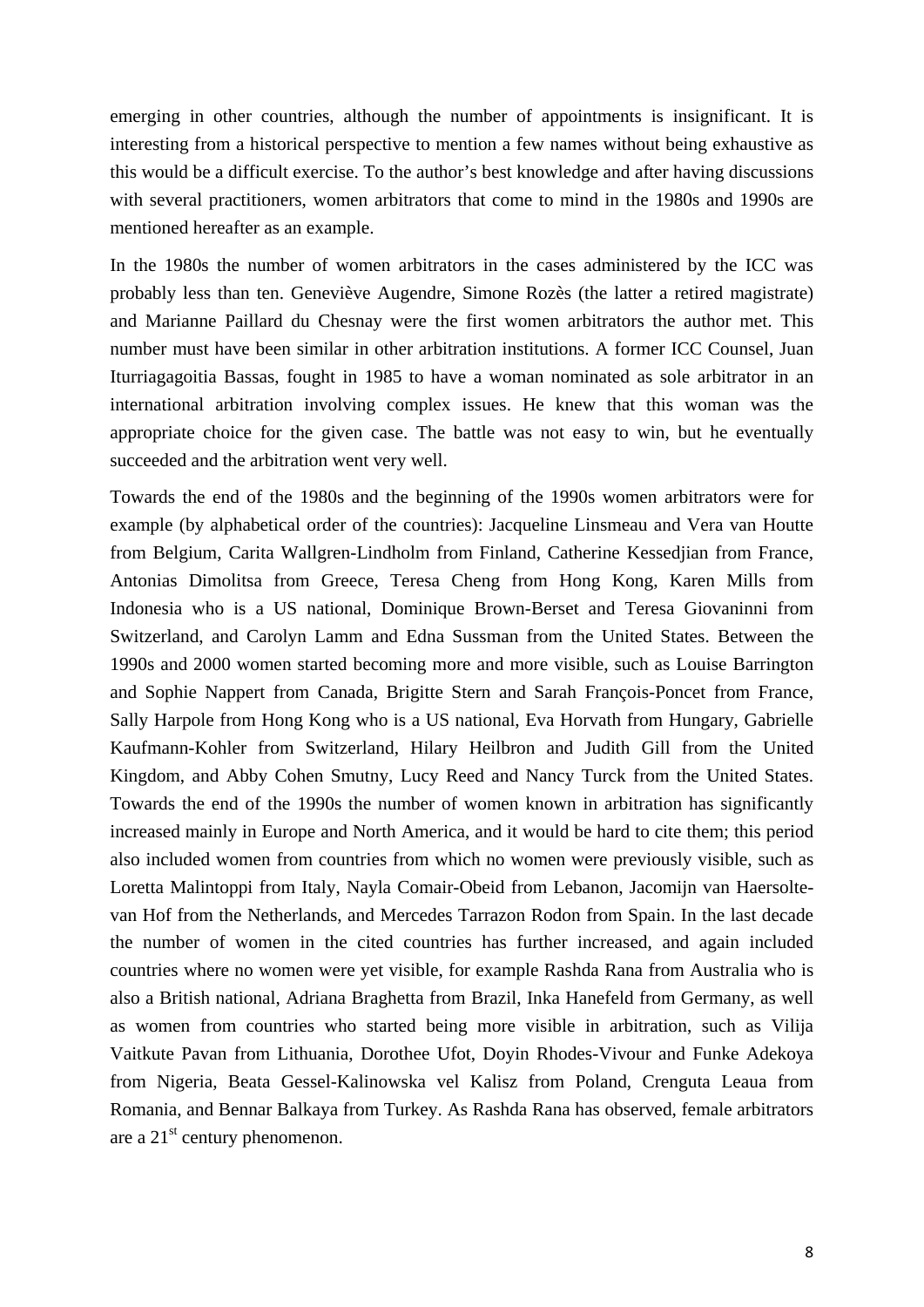Regarding the appointment of women arbitrators and contrary to what commentators tend to say  $^{20}$ , the onus for addressing gender and diversity is not only on arbitration institutions but also on parties and practitioners. The author however agrees with Lucy Greenwood that *"each person involved in the process of nomination must take personal responsibility for considering a diverse range of candidates"*. The ICC International Court of Arbitration ("ICC Court") and arbitration institutions in general appoint arbitrators only where the parties fail to appoint or to agree on the method of selection of arbitrators. The ICC appoints arbitrators in less than 25% of the cases as demonstrated below. Considering that parties nominate arbitrators in over 75% of the cases, to achieve rapid change, the parties and their representatives must make efforts to contribute to diversity.

In recent years the ICC has been more attentive to gender issues and started very recently to monitor the number of women arbitrators. This was not done in the past simply because the gender criteria was not among the elements used to generate statistics from the database, such as the place of arbitration, the applicable law or the number of arbitrators. Therefore, no data may be extracted as a statistic to distinguish between male and female arbitrators, but the revamping of the database will take into consideration such needs in the future. For the time being, counting the number of women arbitrators must be done by a staff member and this has been done since 2011. The author published numbers in 2013<sup>21</sup> and the following table is an update which shows the slight evolution in the last four years.

| Year | Total of     | Individuals | Individuals Individuals Number |           |       | Women     | Women              | Percentage  |
|------|--------------|-------------|--------------------------------|-----------|-------|-----------|--------------------|-------------|
|      | confirmation | confirmed   | confirmed                      | appointed | of    | appointed | nominated of women |             |
|      | S/           | /appointed  | /appointed                     | by the    | women | by the    | by parties /       | arbitrators |
|      | appointment  | once        | more than                      | Court     |       | Court     | coarbitrators      |             |
|      | S            |             | once                           |           |       |           | S                  |             |
| 2011 | 1341         | 900         | 441                            | 318       | 75    | 36        | 39                 | 8,3%        |
| 2012 | 1301         | 847         | 454                            | 311       | 71    | 40        | 31                 | 8,4%        |
| 2013 | 1329         | 919         | 410                            | 328       | 99    | 57        | 42                 | 10,8%       |
| 2014 | 1327         | 908         | 419                            | 298       | 104   | 50        | 54                 | 11,5%       |

The number of confirmations and appointments means the number of times arbitrators were confirmed or appointed during the year, as opposed to the number of different individuals confirmed or appointed (some individuals were confirmed or appointed more than once

<sup>&</sup>lt;sup>20</sup> For example Lucy Greenwood & Mark Baker, "Is the balance getting better? An update on the issue of gender diversity in international arbitration", Arbitration International, 2015, 0, 1–11 doi: 10.1093/arbint/aiv034.

<sup>&</sup>lt;sup>21</sup> Arbitral Women Newsletter n<sup>o</sup> eporting about a conference organised on the Women's Day in 2013.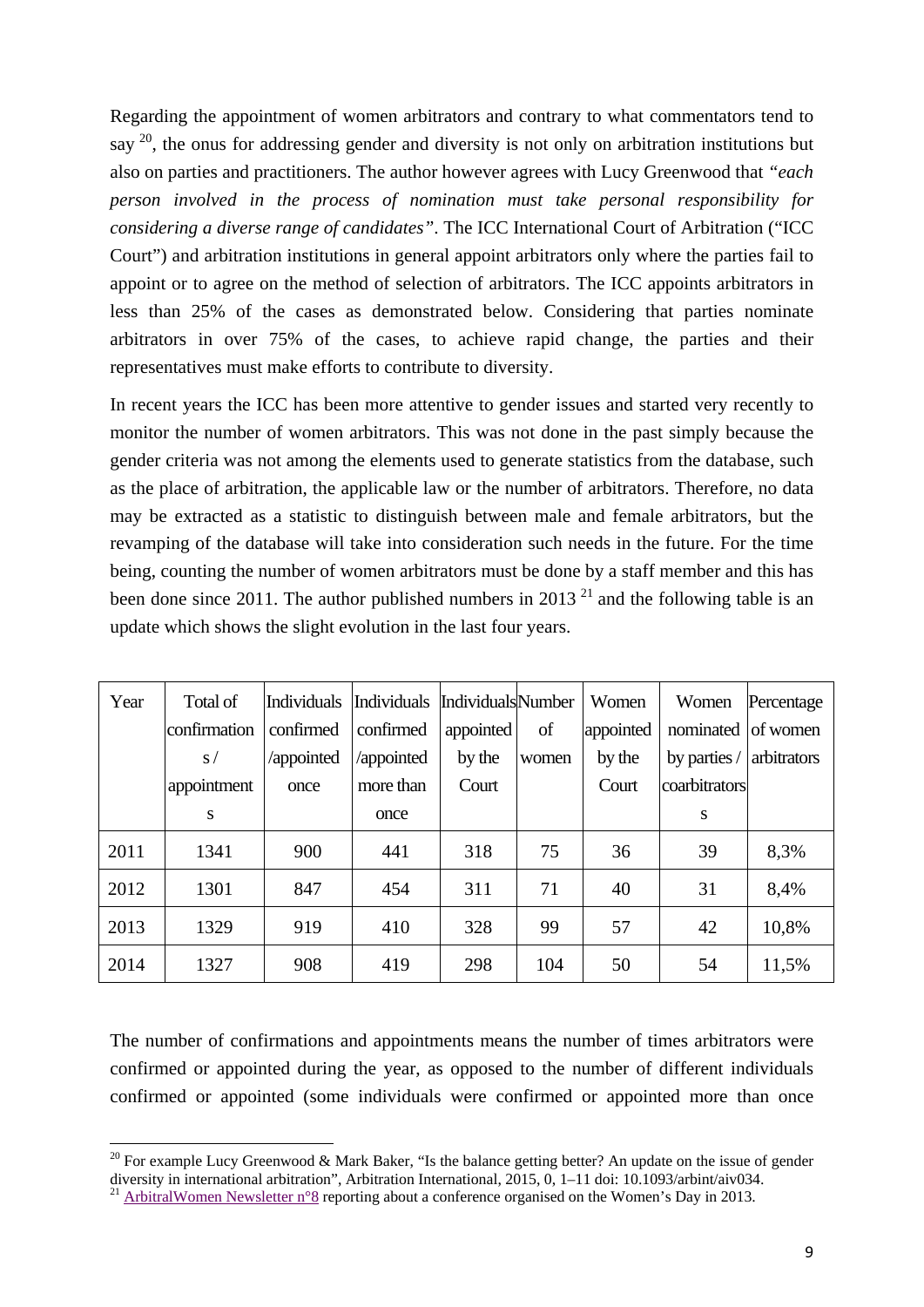during the year in different cases). The figures in the above table cover all categories of arbitrators: co-arbitrators, sole arbitrators and chairs of arbitral tribunals. Arbitrators are confirmed by the Secretary General of the ICC Court or by the ICC Court upon nomination by the parties or the co-arbitrators. They are appointed by the ICC Court either upon a proposal from an ICC National Committee or Group, or directly by the ICC Court. The difference between the number of women nominated by the parties and the number of women appointed by the ICC Court was small in 2011 and 2014, but increased in 2012 and especially 2013, when more women were chosen by the Court than by the parties.

When the ICC is called to prepare a list of arbitrators, either for arbitrations that it administers or in its role as Appointing Authority in *ad hoc* arbitrations, it includes women. Sometimes, at least for the time being, it is hard to find women experienced in certain fields, such as in satellites-related disputes.

| Year | Mediators<br>appointed | Male<br>mediators | Female<br>mediators | Percentage of<br>female mediators |
|------|------------------------|-------------------|---------------------|-----------------------------------|
| 2011 | 20                     | 16                |                     | 20%                               |
| 2012 | 14                     |                   |                     | 35,7%                             |
| 2013 | 20                     | 17                |                     | 15%                               |
| 2014 | 19                     | 14                |                     | 26,3%                             |

Efforts have also been made by the ICC ADR department to appoint women mediators. This department also ensures that panels for conferences they organise are equally shared.

A conference on women in arbitration was jointly organised by University Saint Quentin-Versailles (France), the ICC and ArbitralWomen on 5 May 2015 and was held at the ICC. The all-women panel examined whether it is different from other fields of law  $22$ . It is noteworthy to mention that this type of composition can only be found with conferences organised by ArbitralWomen where most of the panels are all-women. It was noted that women in arbitration is no different from women in other fields of law and that they face the same difficulties as women practitioners in general. The only difference is that the dispute resolution environment has become very 'showbiz' focused as Charles Brower described it, where practitioners must be seen on panels or participate in dispute resolution events, and must be mentioned in news published for example by the Global Arbitration Review. It was also indicated that some countries impose gender equality, such as Germany and France. These initiatives help balance the playing field. In her report about this conference Lara Elborno referred to a point raised on the tendency of parties to appoint arbitrators "*in their own image*" as one of the reasons why women are under-represented in this field, and to the

 <sup>22</sup> Lara Elborno "Les Femmes dans l'arbitrage : est-ce si différent", Kluwer Arbitration Blog, 21 May 2015.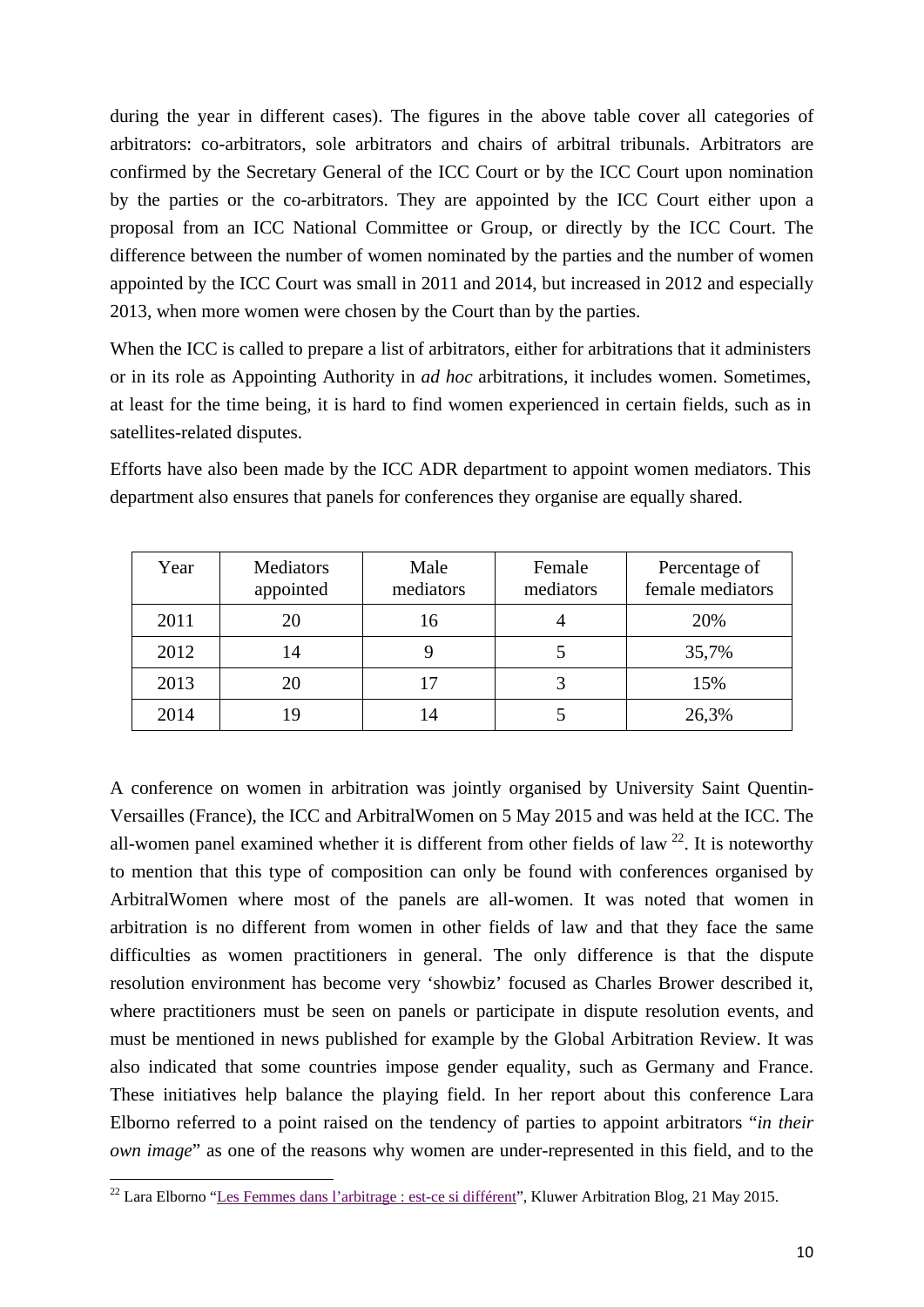statement that "*in the short term, if women become better represented within the leadership positions of companies, they may be able to encourage the appointment of qualified women arbitrators. In the long run, gender parity within the leadership structures of companies would likely create a cultural shift and a more diverse corporate culture overall. This could in turn lead more of the male leadership to break the cycle of appointing mostly male arbitrators in favor of expanding the pool of arbitrators*". It was likewise recommended that practitioners should consider mentoring the younger generation of women in order to simplify their access to the profession and to promote their sustained career development. The report further indicated that "*women self-marketing became an indispensable tool in a profession where success is largely driven by the visibility of our work, quality connections, and a good reputation*".

## **2. Women as Arbitration Counsel**

Women lawyers appearing in arbitration also seemed rare; in fact they were numerous, but usually working behind the scenes, with males in lead counsel roles. They prepare submissions and work closely on the arbitration cases, but in the past their names did not appear on the files and they did not appear in hearings, and when they did they would not speak. Many women from Europe and North America who worked in the shadow of reputed male arbitrators were compelled (and continue to be compelled) to leave one law firm and join another or start their own boutique practice, in order to progress.

Today, the picture is different: in almost one out of two ICC cases women represent parties and sometimes there are several women on each side. In some cases women act as arbitrators in addition to the women acting as counsel on both sides, although this remains rare. Their names are now visible, a trend that started in recent years, but it is impossible to know if and how many of these women are lead counsel or partners; the number is probably tiny. Nor does this mean either that these numerous women lawyers have succeeded in breaking the glass ceiling. The former Chief Judge of the State of New York, Judith Kay, said in an interview  $^{23}$ that it is a "*Pity that despite our advances and society's progress, women still have to work so hard simply to find our way through that glass ceiling. After nearly 50 years as a woman lawyer, I question whether that ceiling is really made of glass, which generally symbolizes a fragile object*".

Cherie Blair QC addressed the situation at a conference held in New York on 22 April 2015 as reported by the Global Arbitration Review: "*If we don't take positive action to address this and simply wait for natural selection to take its course, it could be 2115 before there is gender parity in the partnerships*" and she added "*Frankly, guys, we can't wait that long*".

<sup>&</sup>lt;sup>23</sup> Judith Kay "Déjà vu: A Personal Reflection on Women in International Arbitration", New York Dispute Resolution Lawyer, Spring 2012, volume 5, n°1, page 12.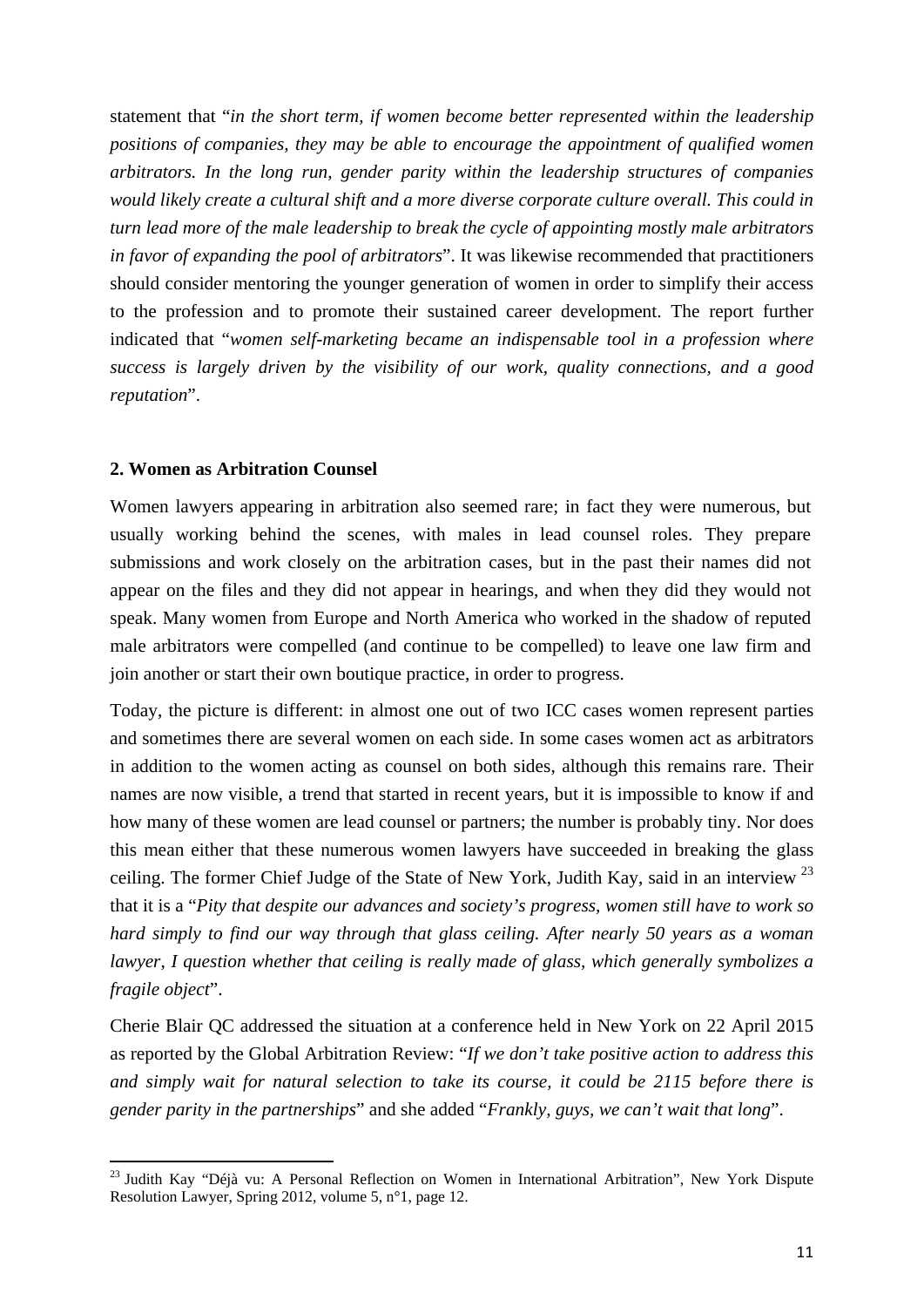Even very recent stories demonstrate that bias is still alive. At a recent dinner, a female lawyer was sharing a table with male lawyers of her own generation. During the conversation one of the male lawyers said to her that she ought to be home caring for her children rather than being at the dinner. She responded calmly that her kids are over five years old and are with their father, whereas one of the male lawyers sitting at the table had a three-day old child and perhaps ought to be at home helping his wife with the baby. There have been occasions when clients calling law firms to speak to the lawyer handling their case and asking for "Maître" X (title for a lawyer in French that does not distinguish the gender), on hearing a woman answer the telephone, have said they want to speak to the lawyer not to the assistant. There have also been instances of clients refusing to have their case handled by a woman and asking that a male lawyer takes the case. All women lawyers have war stories that they can tell, from the past and even nowadays.

Another type of prejudice is the notion that women cannot work long hours. Women can work as hard as men if not harder  $^{24}$ , but law firms need to be more flexible in terms of work and time organisation if they want to retain talented women.

Some business managers consider that diversity is necessary to ensure that "*those who represented their interests reflected the diversity of their employees, customers and the places where they do business*" as highlighted by Michael McIlwrath, who added that "*this is a business decision that also makes eminent sense for the choice of arbitrators*" 25. Law firms can communicate with more types of clients if they have diverse profiles on their teams.

Nevertheless, the number of women promoted to partnership is infinitesimal compared to the number of women associates. Similarly, the number of women QCs in England & Wales is only 12%. Many women are lost on the way, which was described as "*pipeline leak*"<sup>26</sup> by Lucy Greenwood. Efforts have been made recently to promote women to partnership  $27$ , which is encouraging, although we are far from getting to equality. Efforts must be undertaken by all stakeholders for the advancement and retention of women in law firms and to ensure that the opportunity of hiring emerging female talents in dispute resolution is not missed.

 $24$  On 22 May 2015, the Global Arbitration Review reported about the GAR Award granted to Julian Lew as best prepared and most responsive arbitrator, and indicated that a special mention was made of Jennifer Kirby who

even held a procedural telephone conference as sole arbitrator on the afternoon of her wedding.<br><sup>25</sup> Sophie Nappert and Sarita Woolhouse "Diversity amongst Arbitrators and the Usefulness of Lists", Transnational Dispute Management, September 2009, www.transnational-dispute-management.com.<br><sup>26</sup> Lucy Greenwood & Mark Baker, "Getting a better balance on international arbitration tribunals", Arbitration

International, vol. 28, n°4, 2012, page 653.

<sup>&</sup>lt;sup>27</sup> ArbitralWomen's Newsletter n°13 reporting about an impressive round of promotions to partnership of women in dispute resolution.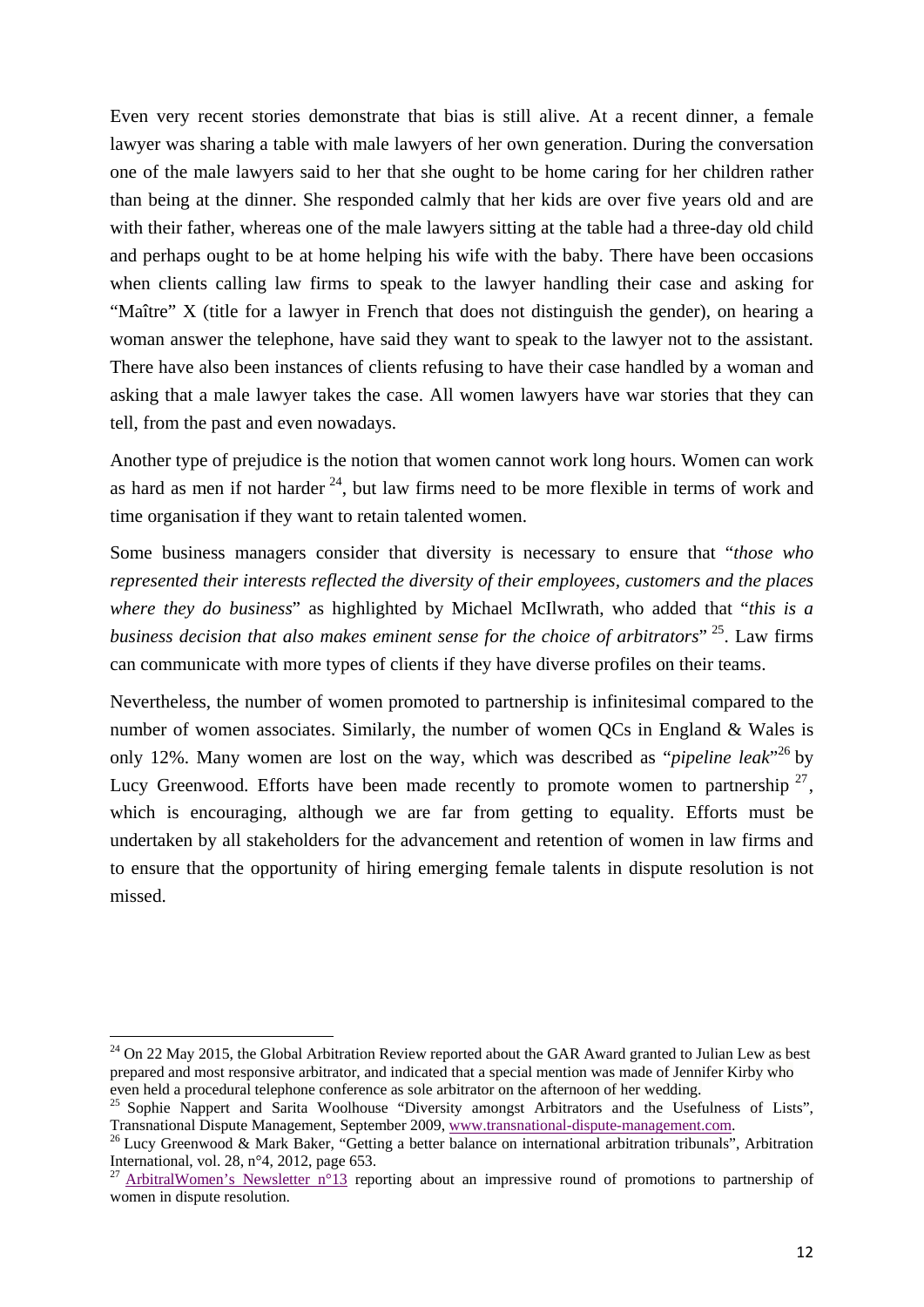#### **3. Women as In-house Counsel**

A few women were very well known in France twenty years ago, like Mireille Bouzols-Breton, Christine Guerrier and Isabelle Hautot and are still holding major positions in big companies where they head the dispute resolution departments. In France, it seems that more than 80% of in-house counsel positions are held by women, many of whom are in leadership positions. It is not the same in law firms which cannot today pride themselves on having women partners in sufficient number.

The importance of women in-house counsel has increased tremendously over the years  $^{28}$ . The management of the companies for which they work and the outside counsel hired to represent these companies in arbitration cases, rely increasingly on the in-house counsel. Inhouse counsel know better than anyone the issues at stake and the strategies that their companies could be using in given cases. Arbitration institutions have been particularly attentive in recent years to the role in-house counsel play from the drafting of an arbitration agreement until the end of any dispute settlement; in this respect, the ICC launched in 2014 a Guide on Effective Management of Arbitration<sup>29</sup> meant mainly for in-house counsel and other party representatives. It is not clear however, that these women are choosing other women to represent them or as arbitrators.

# **4. Women as Speakers**

It is likewise hard to have women invited to speak on panels at conferences. The only pleasant exception was at the conference in Dublin on the Women's Day mentioned above, because the conference was about women and organised by women. Women outnumbered men at this conference. On this aspect, there has been an evolution in the last decade, but we still struggle to get at least one woman per panel at every conference organised. Efforts have been made by ArbitralWomen in the last decade to raise awareness and try to have organisers invite women to speak on panels. Louise Barrington (Founding Co-President of ArbitralWomen with the author), Lorraine Brennan (former President of ArbitralWomen), and Rashda Rana (the current President) have been particularly attentive to this problem. They have drawn organisers' attention to the fact that practitioners expect more balanced panels and greater efforts to be made towards inclusiveness rather than exclusiveness. They have invited organisers who claimed that they found no women speakers or no women available, to browse ArbitralWomen's website or to approach ArbitralWomen for suggestions, before concluding that no women exist in the pool of practitioners with equal qualifications or that no women

<sup>&</sup>lt;sup>28</sup> Awareness of their role was mainly raised by Jean-Claude Najar former GE head of legal department, who founded the Corporate Counsel International Arbitration Group (CCIAG).

<sup>&</sup>lt;sup>29</sup> Mirèze Philippe "Effective Management of Arbitration; A Guide for In-House Counsel and Other Party Representatives", Kluwer Arbitration Blog, 22 July 2014.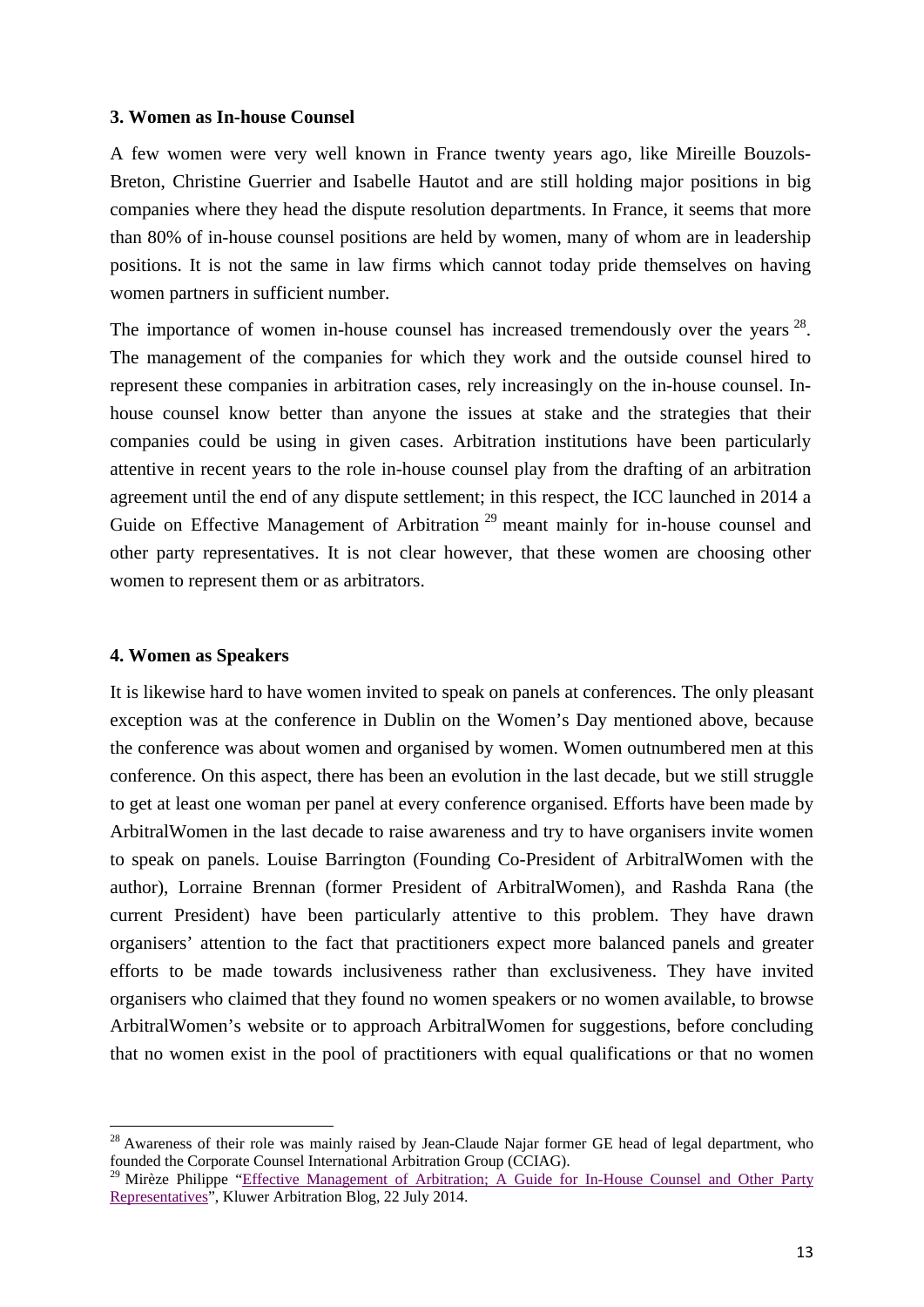are available. Finally, ArbitralWomen also informs organisers who make no efforts that their events will not be promoted or attended by ArbitralWomen.

Two years ago, ArbitralWomen was surprised to discover that a conference on diversity was organised in North America with no woman on the panel. ArbitralWomen contacted the organisers who confessed that they had simply not thought about inviting women but promised to give it a thought on a future occasion: can we place this argument on the ground of unconscious bias or a true conscious bias? In a conference organised in Europe in 2015, out of 24 speakers only one woman with no dispute resolution background was on the programme. Again, ArbitralWomen contacted the organisers who alleged that they had been unable to find any available women. They eventually called on another woman, this time from the dispute resolution community, then invited a second one and ultimately a third one, all three ArbitralWomen members. Is this acceptable nowadays where a significant number of experienced women practitioners exist in several countries around the world?

Some event organisers tend to pay attention and have both genders represented on panels. However, and regardless of the country where events are taking place, men significantly outnumber women speakers. There may not have been enough women competent and experienced twenty years ago, but this has changed, and alleging that there are no women who fill the profiles required is simply inaccurate.

It was likewise rare until fifteen years ago to see many women attend conferences. Their participation has increased over these years and they have their word to say during the conferences, when in the past they would attend without daring to speak because of the attitude of mockery of their male colleagues, which sometimes persists. The author was pleasantly surprised recently to see women in Arab countries daring to interact at conferences, making comments right to the point and expressing themselves fluently in foreign languages. This evolution has taken place over the last five years and is welcomed.

# **5. Exposure of Practitioners**

Women now comprise well over half the graduating law school classes in most countries around the world. Exposure of young practitioners, including young women, has increased tremendously, mainly thanks to several young arbitrator groups founded in the last decade by organisations such as ICC, LCIA, CPR, IBA and OGEMID. Young arbitrators, women and men, are now given the opportunity to speak on panels and become visible. Exposure is also facilitated with the numerous newsletters published by organisations and law firms, and news published on blogs such as Kluwer's blog, to which young practitioners contribute. This trend will help young women and men become involved at higher levels and be appointed as arbitrators much faster than previous generations. This is another remarkable evolution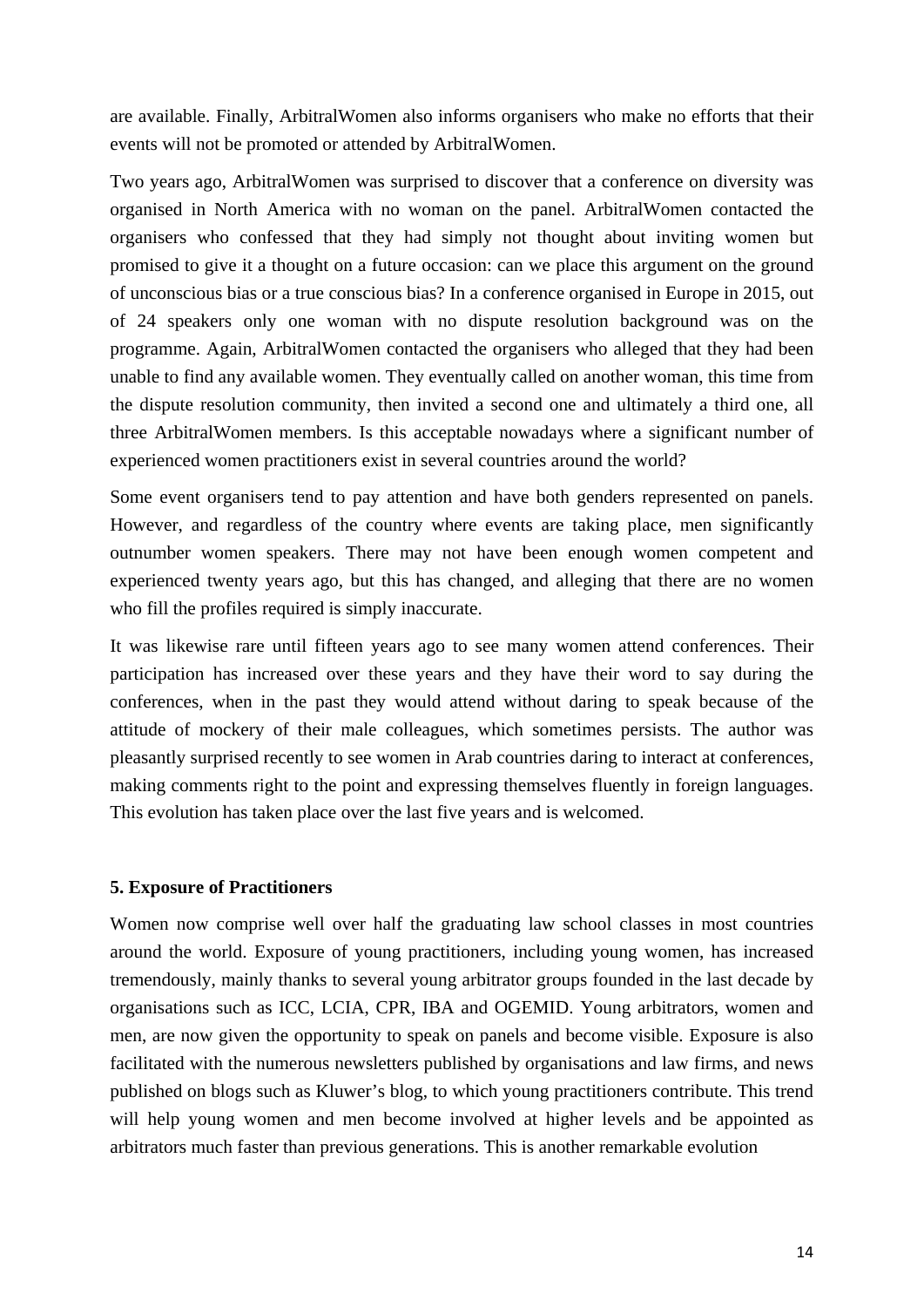Exposure is similarly facilitated when women and men, including young practitioners participate in working groups of various organisations such as the International Bar Association ("IBA"), the International Law Association ("ILA") or UNCITRAL, although these groups include very few women and hardly any women chairs. Dominique Brown-Berset, past President of ArbitralWomen, reported in an interview that she was the first woman co-chair of the arbitration committee of the IBA. Together with fellow members of the committee they developed a culture followed by all her successors to have committees composed of half women and half men. She made sure that after she stepped down there would be another woman in charge <sup>30</sup>.

The moot competitions have also been instrumental in gaining exposure for participants at all levels, students, coaches, evaluators of students' memoranda, and arbitrators. These competitions have opened the doors wide to young practitioners in the last fifteen years. The networking between all participants increases chances to hire young practitioners, invite speakers on panels, select arbitrators and remain connected.

In the last two decades several Masters and LL.Ms in arbitration have developed around the world, mainly in Paris, London, Geneva, Stockholm and Miami. In 2015, the first fully online law school, Swiss International Law School, headed by Professor Ingeborg Schwenzer opened its doors. These courses provide students with solid training before they start professional life. However, competition is greater today and finding a job in dispute resolution has become more difficult. Older generations were trained directly on the field and were not exposed to the difficulty of finding a job as competition was much less significant. Young women, in fact women in general, need to be assertive and persistent, and to grasp every opportunity afforded to them to obtain exposure in the dispute resolution community.

#### **6. Women as Leaders of Dispute Resolution Centres**

The first woman at the head of the Secretariat of the ICC Court was in 1982 when Tila Maria de Hancock filled the position of Director of the Secretariat. In the 1990s Eva Horvath was President of the Arbitration Court attached to the Hungarian Chamber of Commerce and Industry and in the late 1990s Diana Droulers became Executive Director of the Court of Arbitration of Caracas (Venezuela). In 2001 Anne-Marie Whitesell was appointed Secretary General of the ICC Court and in 2008 Crenguta Leaua was Vice President of the Court of International Commercial Arbitration attached to the Chamber of Commerce and Industry of Romania. These women are pioneers in the world of arbitration.

Interestingly, the majority of dispute resolution institutions around the world are now headed by women in various roles: as presidents, vice-presidents, directors, secretaries general and deputy secretaries general. ArbitralWomen published interviews with a few of these leaders in

<sup>&</sup>lt;sup>30</sup> Jill Evans "Redressing the balance", The Resolver, May 2012, page 10.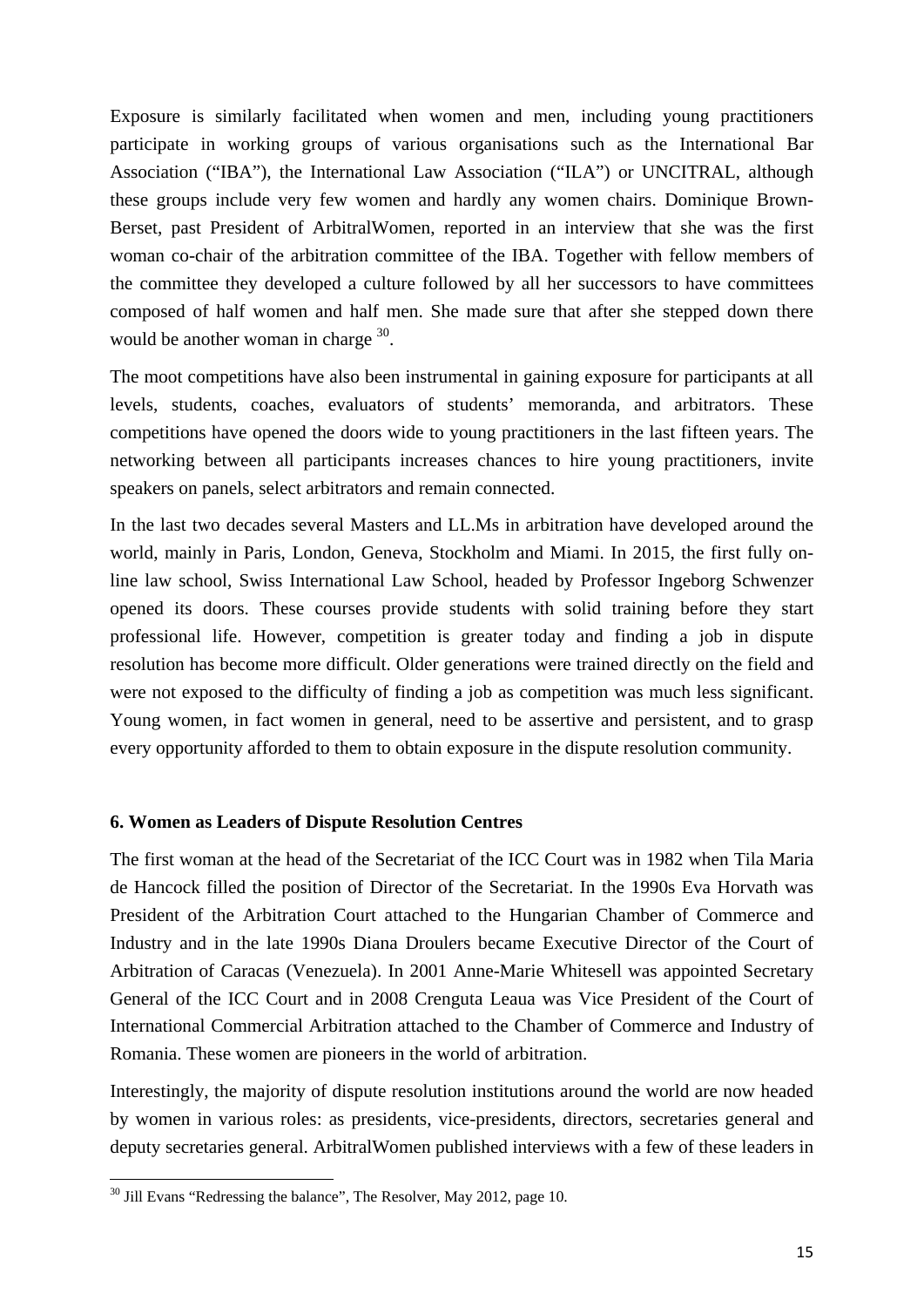its Newsletters 31. To mention a few names without being exhaustive: in Latin America Diana Droulers as above mentioned (Venezuela); Karin Helmlinger Casanova, Executive Director and Secretary General of Arbitraje Internacional Santiago (Chili); Carolina Diab, General Director of CRECIG, Comisión de Resolución de Conflictos de la Cámara de Industria de Guatemala (Guatemala). In North America: India Johnson, President and CEO of the American Arbitration Association (USA); Meg Kinnear, Secretary General of the International Centre for Settlement of Investment Disputes (ICSID). In Europe: Heidi Merikalla-Teir, Secretary General of the Arbitration Institute of the Finland Chamber of Commerce (Finland); Sophie Henry, Secretary General of the Centre de Mediation et d'Arbitrage de Paris (France); Irina Guérif, Secretary General of the Chambre Arbitrale Internationale de Paris (France); Francesca Mazza, Secretary General of the Deutsche Institution für Schiedsgerichtsbarkeit (Germany); Beata Gessel-Kalinowska vel Kalisz, President of the Lewiatan Court of Arbitration (Poland); Elena Gutiérrez Garcia de Cortàzar, Secretary General of the Madrid Court of Arbitration (Spain); Annette Magnusson, Director and Secretary General of the Arbitration Institute of the Stockholm Chamber of Commerce (Sweden); Tatyana Slipachuk, President of the Ukranian Arbitration Association (Ukraine); Jacomijn van Haersolte-van Hof, Director General of the London Court of International Arbitration and many women are also members of the LCIA Court (UK). In Africa: Bintou Djibo Boli, Secrétaire Permanent Centre d'Arbitrage et de Médiation (Burkina Faso); Coumba Diatigui Diarra, Director of the Conciliation & Arbitration Centre of Mali (Mali); Megha Joshi, Executive Secretary/CEO of the Lagos Court of Arbitration (Nigeria); Bernadette Uwicyeza, Secretary General of the Kigali International Arbitration Centre (Rwanda). In Asia: Chiann Bao, Secretary General of the Hong Kong International Arbitration Centre; Wenying Wang, Secretary General of CIETAC Hong Kong. In Australia: Deborah Tomkinson, Secretary General of the Australian Centre for International Commercial Arbitration (ACICA).

The Global Arbitration Review ("GAR") awarded the American Arbitration Association for the best development of 2012 which consisted in appointing its first-ever female president, India Johnson**.**

It is also noteworthy to mention that Nassib Ziadé, Director of the Dubai International Arbitration Centre (DIAC) from 2011 to 2013 appointed several women to the Board of Trustees: Sheikha Haya Rashid bin Khalifa from Bahrain, Loretta Malintoppi from Italy and Vera van Houtte from Belgium. Unfortunately, after Ziadé's departure from the DIAC no woman is any longer on the Board.

 $31$  See ArbitralWomen Newsletters n°7, 9, 10, 11, 13.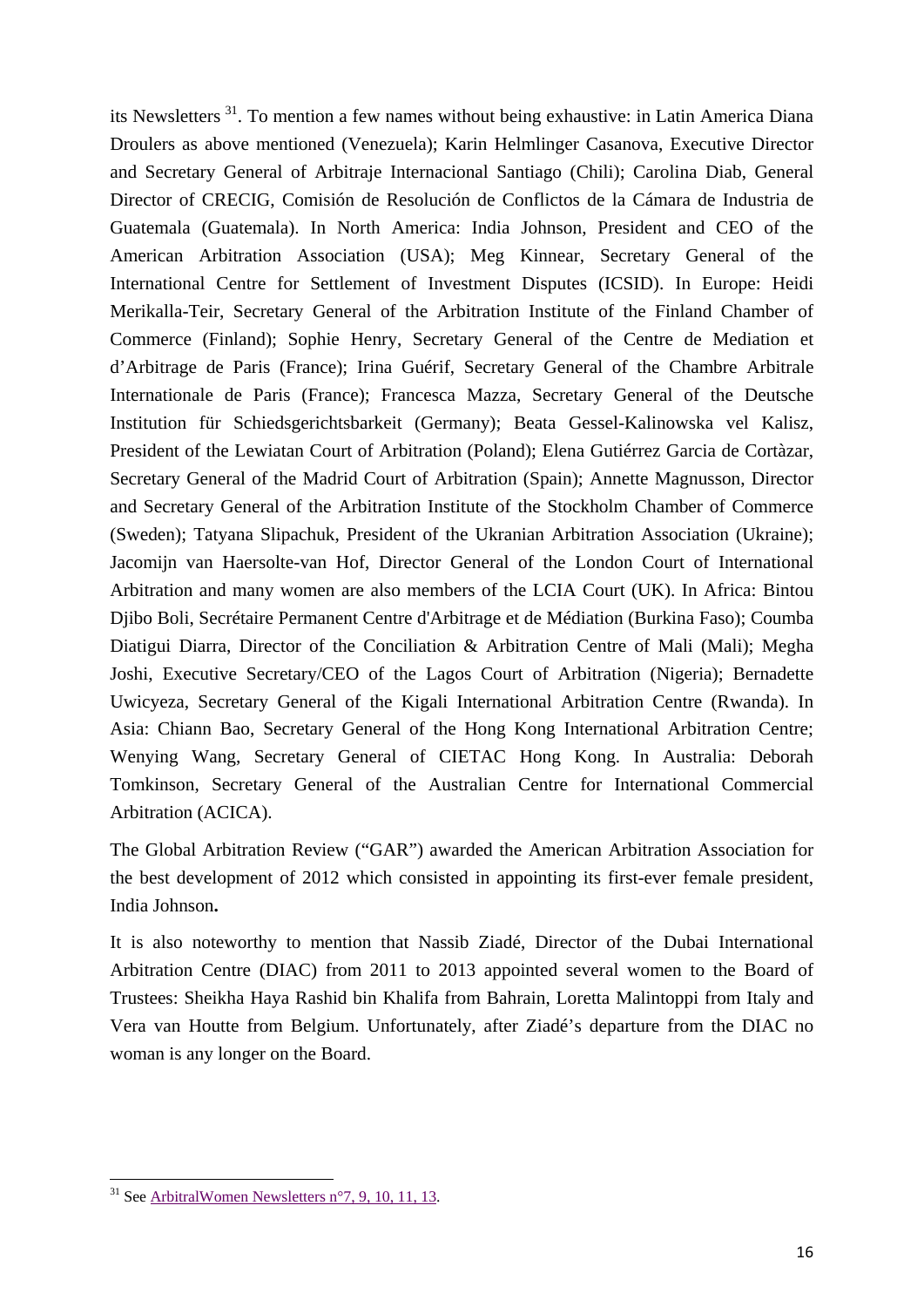#### **III – History of Women and Women leaders at the ICC**

#### **1. The International Chamber of Commerce ("ICC")**

The ICC was founded in 1919 and the International Court of Arbitration in 1923. The ICC was not only a pioneer in dispute resolution, but was also a pioneer in appointing women to major positions since the 1960s where Marie-Constance Psiménos de Metz-Noblat held the position of First Director of the ICC for several decades. In 1982, Tila Maria de Hancock was appointed Director of the Secretariat of the ICC Court and held this position until 1985. In 1996 the ICC appointed Maria Livanos Cattaui as Secretary General of the ICC, and in 2001 Anne-Marie Whitesell at the head of the Secretariat of the Court.

#### **2. The International Court of Arbitration ("Court")**

ICC arbitration is a fully administered process which benefits from the supervision of the ICC Court composed of 144 members from 90 countries. This demonstrates the diversity of legal systems and points of view represented on the Court. Women have been appointed as Court members since 1984: one from Colombia, Maria Clara Betancur de Helo and the other from Madagascar Yolaine Anta Rakotomanga. A Greek member of the Court Antonias Dimolitsa (who was also one the pioneer women arbitrators as mentioned above) was appointed at the beginning of the 1990s and was the sole woman on the Court for a decade.

After 2000 the number increased progressively and since 2012. Thanks to John Beechey, who was President of the ICC Court until end June 2015, the number has reached 23 women, which represents 16% of the 144 Court members. The new President of the Court Alexis Mourre taking office in July 2015 announced his intention to have an equal number of men and women as Vice Presidents of the Court. This intention became a reality and the ICC World Council appointed in June 2015 for a period of three years as of 1 July 2015, a new Bureau of the Court including the following women: Vera Van Houtte (Belgium), Yas Banifatemi (France/Iran), Inka Hanefeld (Germany), Yoshimi Ohara (Japan), Wendy Miles (New Zealand), Funke Adekoya (Nigeria), Crenguta Leaua (Romania), Anne Véronique Schlaepfer (Switzerland), Lucy Reed (United States).

#### **3. The Secretariat of the Court**

The Court is assisted by a Secretariat with a highly qualified staff, composed of 100 members from 25 countries with as many languages spoken, and half of the staff is constituted of lawyers. In the 1980s, the teams in charge of administering arbitration cases were composed of a Counsel, usually a man, and a Deputy Counsel and an Assistant, usually women. In 1995, a former Secretary General of the Court, Eric Schwartz, insisted on having a woman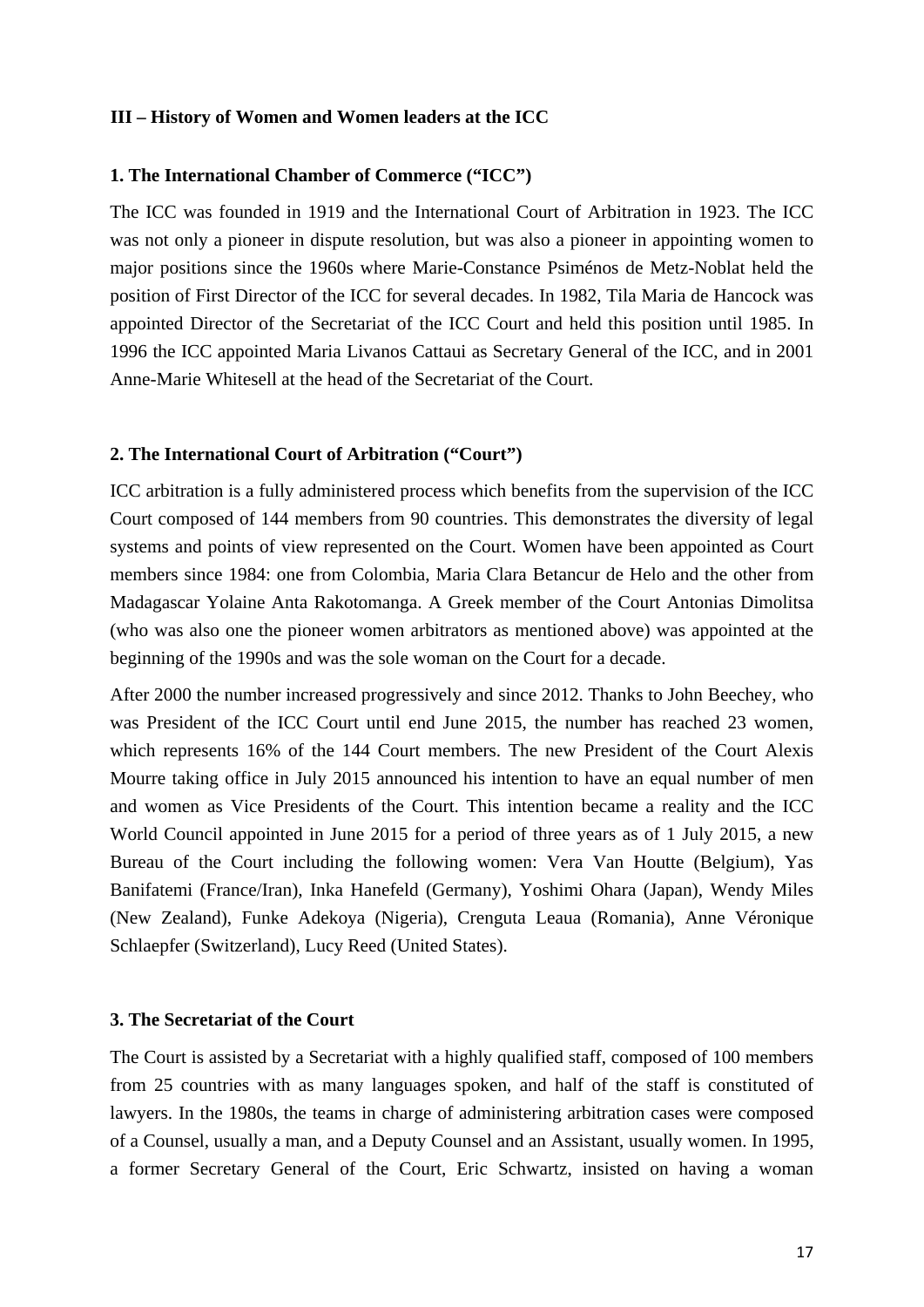appointed as Counsel, promoting Anne Cambournac from the position of Deputy Counsel to Counsel. He was a pioneer and succeeded in this double step which later allowed the appointment of other women. In 2015, eight out of the nine teams of the Court's Secretariat are headed by women Counsel.

It is not only the struggle of women that causes women to be recognised and appointed to high positions; it is also thanks to the support of men that doors can be opened to women. It is logically a joint effort considering that society is composed of men and women. Going against old traditions requires the courage to stand up and shake a well-established system. The evolution at the Secretariat started in the 1990s during the decade which saw gradual progress towards more and more inclusion of women on the dispute resolution scene.

The other evolution that occurred around that time was the appointment of men to hold the position of Deputy Counsel, which formerly was exclusively staffed by women. This evolution continued with the appointment of male assistants in the last five years. True diversity is beneficial for women and men, who both now have the opportunity to advance to Counsel or even higher – on the basis of merit.

## **4. The ICC World Business Women**

Finally, in 2012 World Business Women ("WBW"), a staff driven initiative, was launched on the occasion of International Women's Day, to promote gender diversity and better gender balance. Elizabeth Thomas-Raynaud, ICC Senior Policy Manager who chairs the Steering Committee of WBW, said in an interview: "*We are a young initiative with still much work to be done but the initiative has been a catalyst. Already, as a result of our efforts, recruitment of experts and executives at ICC are becoming more sensitized to the importance of ensuring qualified women candidates are identified and put forward for consideration wherever they are underrepresented*" 32.

See the press release on ICC website http://www.iccwbo.org/News/Articles/2012/ICC-World-Business-Women-launched-by-staff-on-International-Women-s-Day(2)/.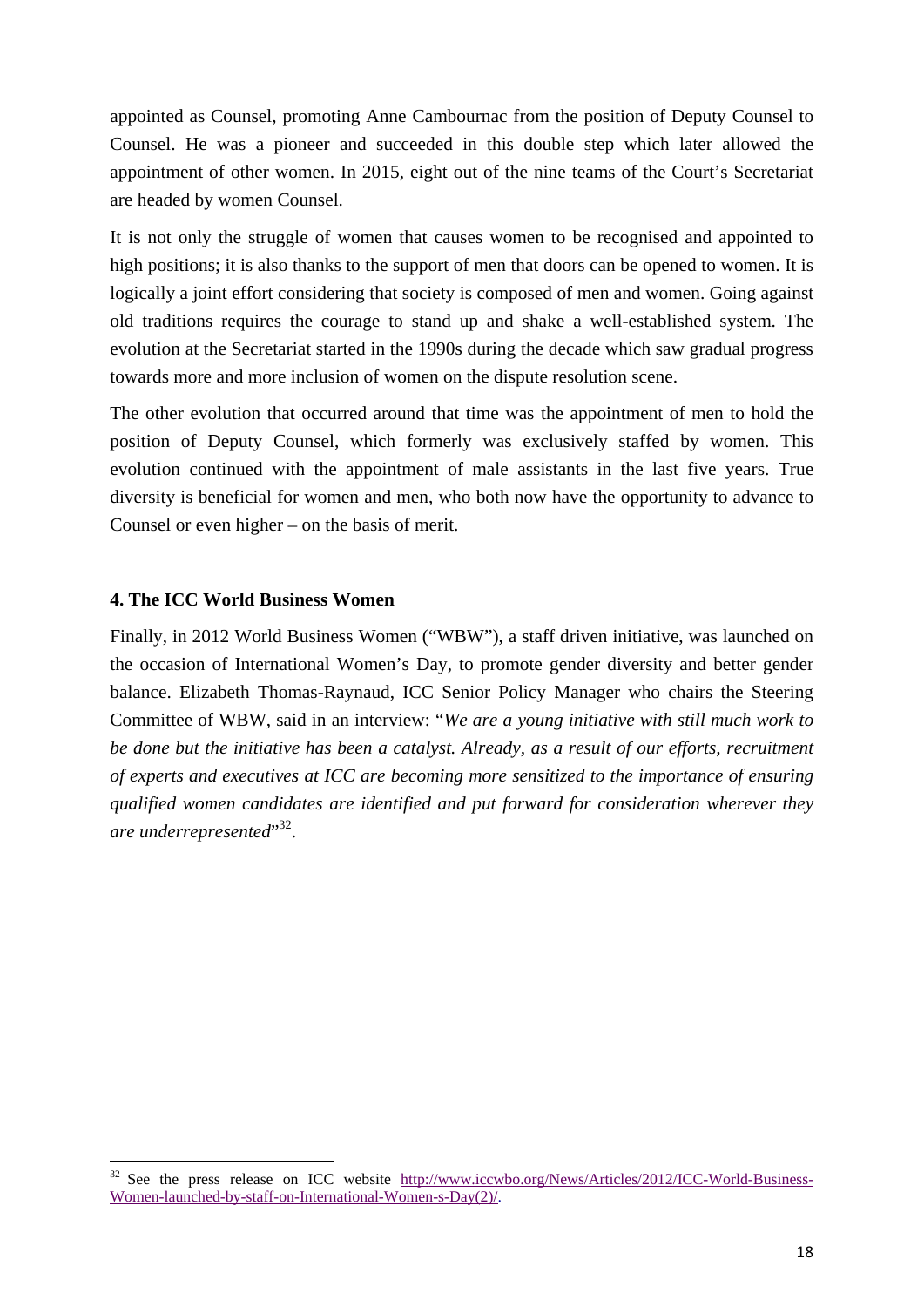#### **IV – History of ArbitralWomen**

#### **1. Foundation of ArbitralWomen and Perseverance**

ArbitralWomen, a nonprofit organisation gathering women practitioners in international dispute resolution, is a network of women from diverse backgrounds and legal cultures active in this field  $33$ . It was set up to offer opportunities to meet other women in the field, exchange ideas, mentor new practitioners and celebrate the future of women in arbitration.

Women had no network as men did. And in the dispute resolution business, where being known and trusted is essential, networking is indispensable  $34$ . Women lacked visibility in dispute resolution and were missing from the dispute resolution arena. These factors triggered the creation of ArbitralWomen. In 1993, Louise Barrington who participated in an International Council for Commercial Arbitration ("ICCA") congress in Bahrain, noticed that there were less than ten women including herself out of 250 participants. She wanted to find out about women practitioners in dispute resolution and sent a chain letter. She received dozens of responses and sixty women participated in a first dinner on 22 November 1993. ArbitralWomen was born.

At the beginning, we meet sporadically, about once a year but we quickly saw that we needed to stay in touch, keep each other informed about news from the business and the dispute resolution communities, and support each other. In 2000, a Yahoo group launched by the author, had the benefit of keeping members in touch, but we needed to become visible to reach out to a larger number of practitioners. We therefore created our own website in 2005. Sophie Nappert and Sarita Woolhouse reported that *"Visibility and networking are important features of the arbitration world. Organisations like ArbitralWomen provide women with a means to share experience, make their own lists and be generous with their knowledge, contacts and recommendations" 35*.

The task has not been easy since 1993. ArbitralWomen was very much resisted, criticized and mocked. Perseverance and patience paid despite the attitude of some colleagues, both male and female. Nevertheless, especially since 2005 ArbitralWomen has become more and more known and recognized.

The evolution also started with a little help from our friends as the Beatles would sing. The presence of women in the world of dispute resolution was particularly visible at the ICCA Congress in June 2006 in Montreal and in June 2008 in Dublin where the participation of women made the difference. Out of the 600 and 750 participants respectively, one sixth were

 $33$  For further information go to www.arbitralwomen.org.

<sup>&</sup>lt;sup>34</sup> David Samuels "Onwards and upwards. The women of arbitration", Global Arbitration Review, Volume 2, Issue 4, 2007; Samuels interviewed a number of women practitioners to prepare a special issue on women. 35 Sophie Nappert & Sarita Woolhouse "Diversity Amongst Arbitrators and the Usefulness of Lists – An

OGEMID Discussion, Transnational Dispute Management, September 2009, www.transnational-disputemanagement.com.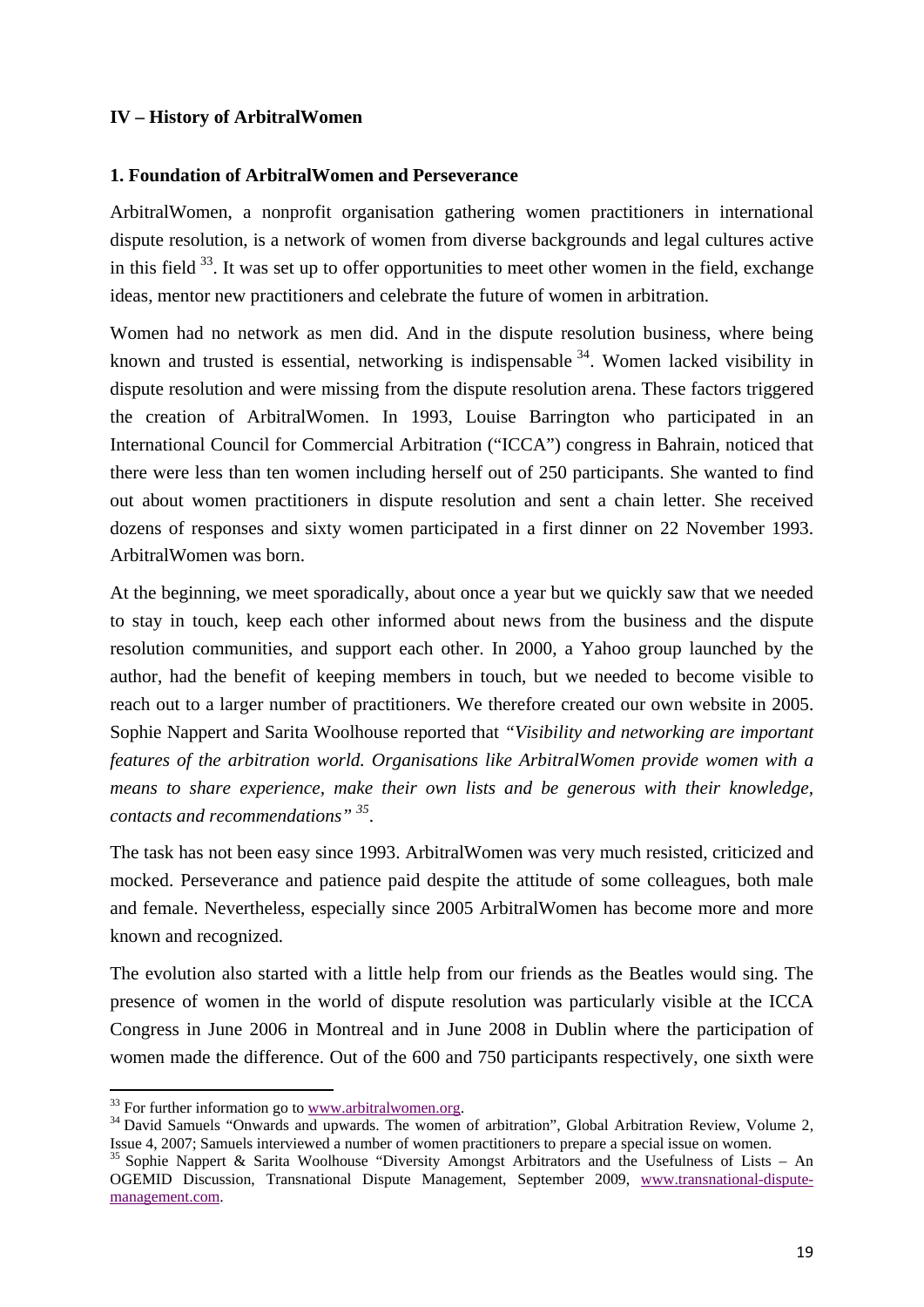women, and among speakers on the podium one third were women at ICCA Dublin. On both occasions, the webpages of the ICCA Congress referred to ArbitralWomen, which has been a significant boost for the organisation. ArbitralWomen owes this support to men who encouraged ArbitralWomen's actions, Donald Francis Donovan from Debevoise & Plimpton and Klaus Reichert from Brick Court Chambers. Both received an Honourable Man Award by AlrbitralWomen to thank them for their continuous active support.

Louise Barrington received the CPR Institute's third annual "Award for Outstanding Contribution to Diversity in Alternative Dispute Resolution" in 2011 in New York  $36$  for her achievement and for her diversity vision, first by having envisioned a group that would support women in arbitration, and second by creating the Vis Moot East in 2003-2004 in Hong Kong.

ArbitralWomen's work has largely been facilitated by electronic networking and by ArbitralWomen's activities which added to its visibility. Significant efforts were made to promote the network, maintain contact among women practitioners, organise events, mentor young practitioners, support Vis Moot competition teams and publishing a newsletter.

ArbitralWomen is a resource for arbitrators, mediators, experts, lawyers and dispute resolution practitioners from jurisdictions around the world, and a source of referrals for women and men. A few years ago a Bahraini lawyer asked the author for referrals of marine surveyors. Twelve names, including seven men and five ArbitralWomen were suggested. The lawyer selected a woman. The group has grown to over a thousand members in more than forty countries.

Rashda Rana, ArbitralWomen's President summarised our objectives and projects very well in an interview with LexisNexis  $3^7$ . The perception has changed in a meaningful way since then and ArbitralWomen has gradually become known and recognised and is now constantly invited to organise joint events.

# **2. Celebrating Women in Dispute Resolution**

A conference on "Conflict Resolution: Peace, Practice, Perspectives – Celebrating Women as ADR Leaders", organised on International Women's Day took place in Dublin on 8 March 2013. The event was co-organised by the author from ArbitralWomen and by Anne-Marie Blaney now Chair of the Chartered Institute of Arbitrators, Irish Branch, and Maura Butler Chairperson of the Irish Women Lawyers Association 38. This was the first conference that spoke about women in dispute resolution and it will be followed by new editions every two to

<sup>&</sup>lt;sup>36</sup> See http://www.cpradr.org/EventsEducation/AnnualAwards/DiversityAward/2010DiversityAward.aspx.  $37$  Rashda Rana in an interview with LexisNexis on "Promoting the work of women in the arbitration

community", 16 July 2014, www.lexisnexis.com/uk/lexispsl/arbitration/home.<br><sup>38</sup> See ArbitralWomen Newsletter n°8 for further information and content of the presentations.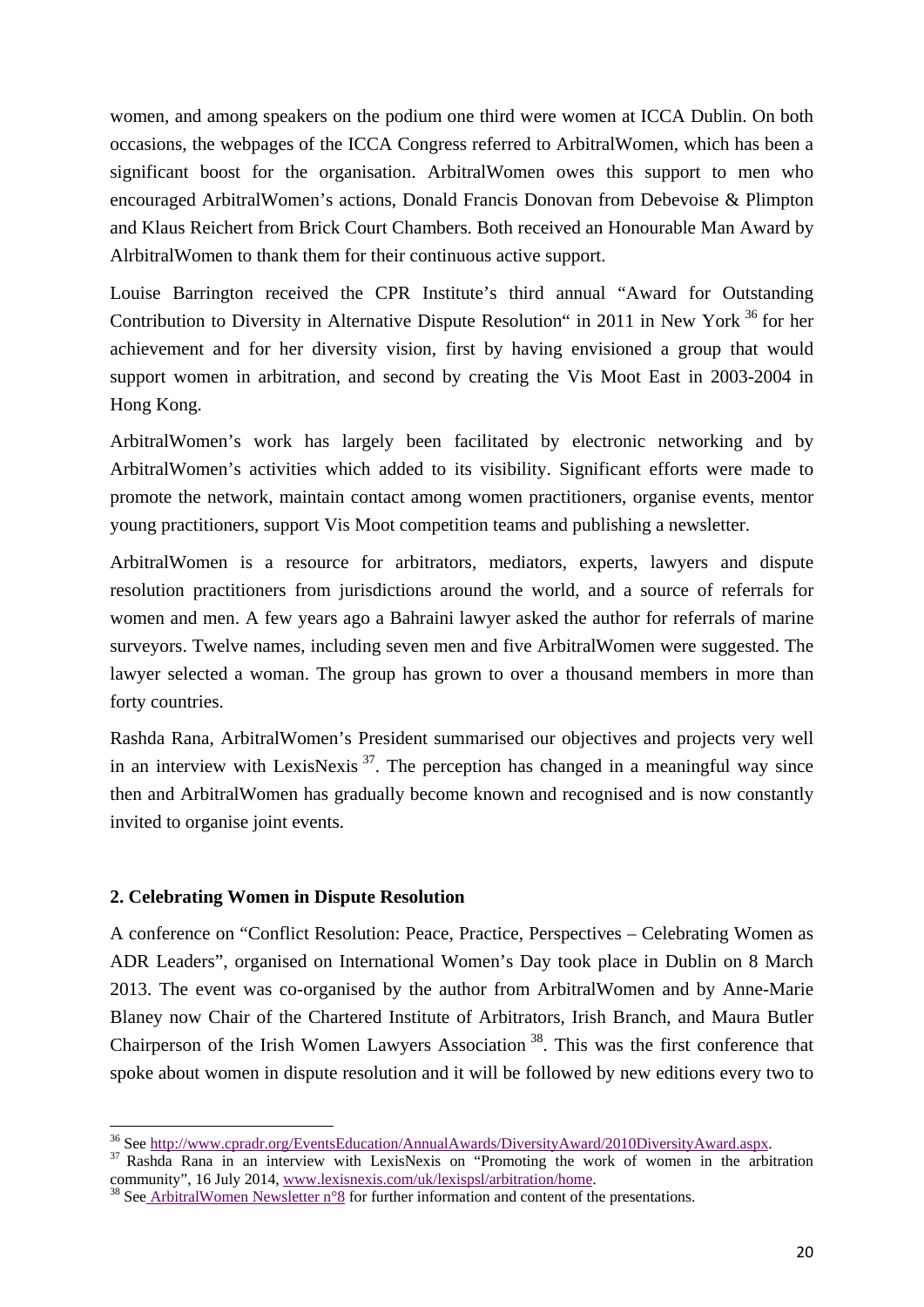three years. The second edition is planned to take place on the International Women's Day in Geneva in 2016.

The conference highlighted the contribution and expertise of women in dispute resolution, promoted gender equality and addressed issues facing women's participation. Appropriately for International Women's Day, the majority of speakers and participants were women.

Anne-Marie Blaney said at the conference *"that the conference was inspired by the wish to highlight the contribution and expertise of women in dispute resolution and, in doing so, promoting gender equality by identifying the current involvement of women and addressing issues facing women's participation at all levels"*. She observed that "*Dublin was a particularly apt venue for this conference, given the increasing prominence of women lawyers in Irish political and legal spheres. In 1990 Mary Robinson became Ireland's first woman President followed in 1997 by another academic lawyer, Mary McAleese, who served two terms. In 2011, Máire Whelan SC was appointed as the first woman Attorney General and four months later the Honorable Mrs Justice Susan Denham became the first Chief Justice. Shortly thereafter the first woman Director of Public Prosecutions, Claire Loftus, Solicitor and the first woman Chief State Solicitor, Eileen Creedon, were appointed"*.

The conference featured presentations by the Honourable Ms Justice Maureen Clark of the High Court, first Irish Judge of the International Criminal Court and president of the Irish Women Lawyers Association, Paulyn Marrinan Quinn, first insurance ombudsman and first ombudsman for the Defence Forces, Rowena Mulcahy, Taxing Master of the High Court, Muriel Walls, mediator and collaborative practitioner, and Anne-Marie Blaney, solicitor and mediator.

ArbitralWomen hosted a particularly lively panel chaired by the then ArbitralWomen president Dominique Brown-Berset. The panel focused in particular on the role and representation of women in the international dispute resolution arena with presentations from Melanie Willems, Head of International Arbitration at Andrews Kurth LLP, Chitra Radhakishun, Manager of the UNCTAD Project on Dispute Settlement in International Trade, Investment and Intellectual Property, James Bridgeman, barrister at law, the Law Library (Dublin) and Lamb Chambers (London), and from the author. Dominique emphasised the need for women recognised as top practitioners in international arbitration to use their standing and reputation to lobby. She added that they should also contribute to ensure that women are perceived and treated the same way as their male counterparts with equal talents, when it comes to appointing arbitrators or lead counsel. The author suggested actions for the future in order to improve women representation as explained below.

This unique conference was a call to action, encouraging women to use their political voice and to assume decision making roles, working with stakeholders to achieve quick progress in equality of appointments. "*We hope that this day was the kick-start for active contributions towards change*" said Maura Butler who added *"that this conference was the embodiment of*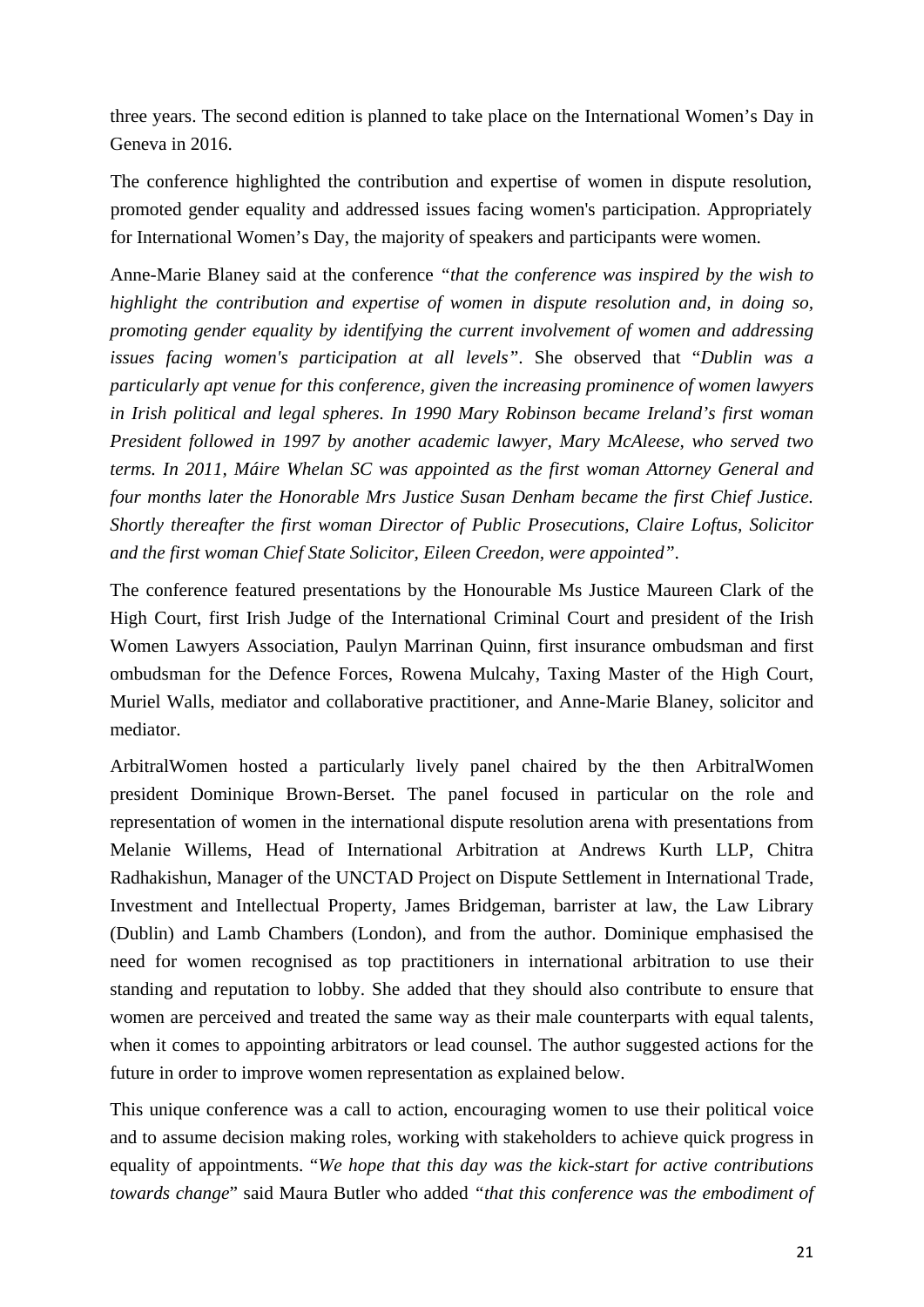*how women work differently together – we are very good at collaborative processes, where the 'greater good' is the objective*".

# **V. Moving Forward and Committing to Change**

# **1. ArbitralWomen Gender Equality Chart**

ArbitralWomen highlighted at the Dublin conference  $39$ , that looking forward to the future we should contribute to move things faster than in the last thirty years, so that the celebration of International Women's Day does not remain a celebration for what has been so far achieved, but rather a celebration of the equality which is being achieved. It therefore, first suggested organising a similar gathering every two years to assess what has been achieved further and setting objectives for the following years, hoping that very soon equality will no longer be an issue; and second, it announced that ArbitralWomen intends to launch an inclusiveness programme or a gender equality chart by which it would invite major organisations, law firms and arbitration users to contribute to a joint action intended to improve the number of women arbitrators, lead counsel, partners and speakers. The purpose of such programme is also to collate hard data on women's appointments worldwide and to assess measurable effects of our efforts. Such project is an ideal opportunity for collaborative work between all key stakeholders, in order to ensure that the results are comprehensive and meaningful.

The programme would include commitments by stakeholders to: (i) keep data in order to assess and publicise the efforts undertaken yearly; (ii) encourage those who have no programmes in place to contribute to the collaborative work; (iii) encourage conference organisers to have equal representations on panels and publicise their efforts; (iv) foster women's professional groups and cross-reference to such groups. This project is still work in progress.

ArbitralWomen is not in favour of quotas because they can come at the cost of quality. Every community or jurisdiction does not have the same level of experienced practitioners in some areas of law. This may lead to an effect which is the opposite of promoting talented practitioners.

# **2. Diversity pledge**

Gender diversity and equality have recently become a hot topic in the business and legal communities. This is positive as some groups have chosen to address the problem and take concrete action towards change. It is worthwhile to mention a few examples of commitments and pledges. For example the Law Council of Australia published in May 2015 a Diversity

 <sup>39</sup> See ArbitralWomen Newsletter n°8.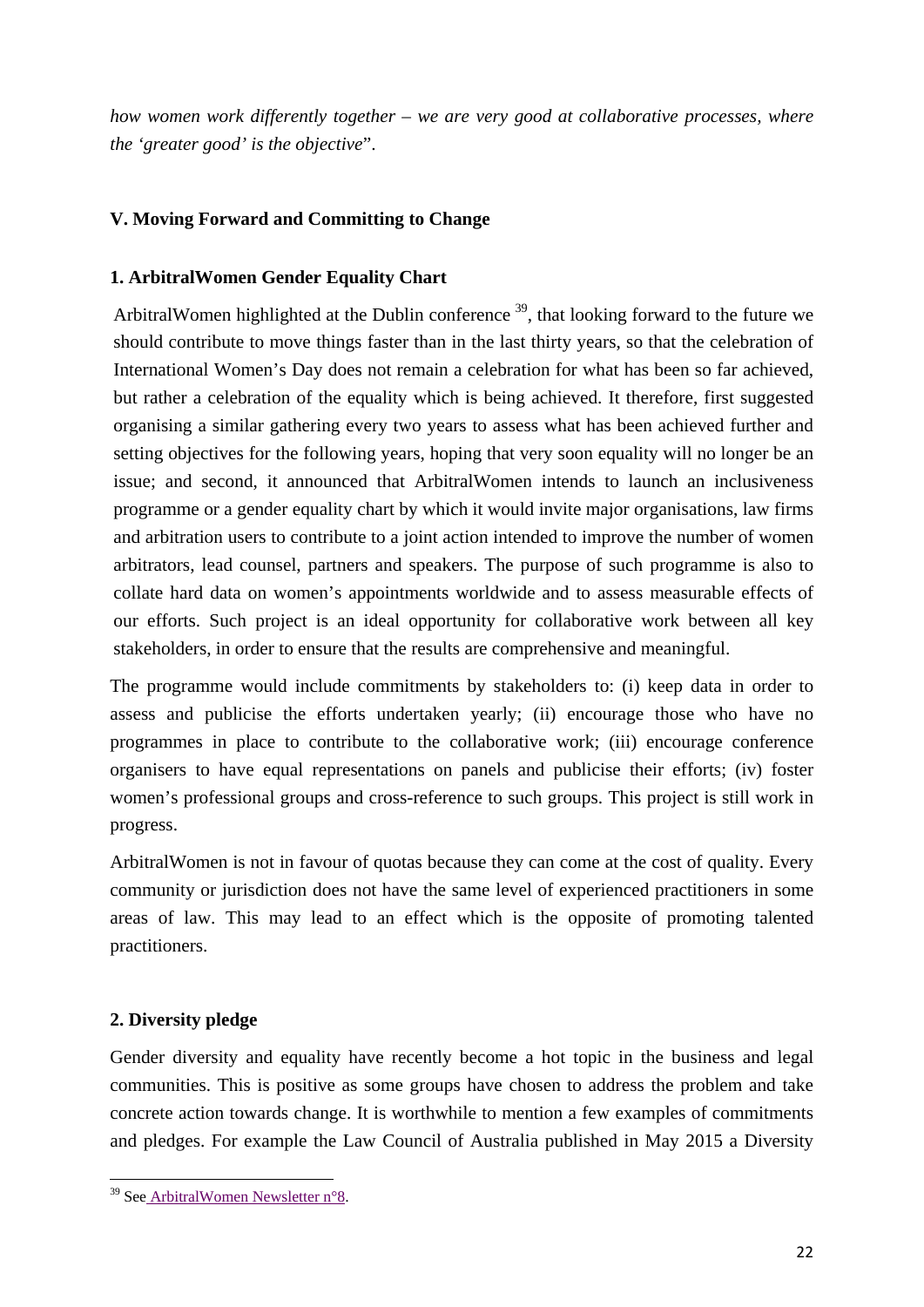and Equality Charter by which the Australian legal profession commits to promote diversity, equality and inclusion <sup>40</sup>.

The International Institute for Conflict Prevention & Resolution (CPR) published a Diversity Commitment 41 which is available online and can be signed. Olivier André, Vice President International and Dispute Resolution Services at CPR, indicated to the author that CPR's Diversity Commitment is one of the first commitments or pledges officially issued in the field of dispute resolution. This example is an interesting and an inspiring one; it is worth mentioning the text which provides as follows:

*"We recognize that our greatest successes come when we value and draw upon the knowledge, experience and talents of all people by being both diverse and inclusive. To achieve those successes, our organization seeks diversity not only in its work force but also in its providers of goods and services. We see great value in diversity and inclusion among those who represent our organization, we see equal value in diversity and inclusion among those who mediate and arbitrate our matters. Therefore, we actively support the inclusion of diverse mediators and arbitrators in matters to which we are a party or counsel. To implement our commitment to diversity and inclusion in the selection of neutrals: We ask that our outside law firms and counterparties include qualified diverse neutrals among any list of mediators or arbitrators they propose. We will do the same in lists we provide".* 

Signatories are invited to sign the Commitment by indicating their company or law firm and their position; all signatories are listed on the webpage of CPR.

Another recent initiative was undertaken by Sylvia Noury, a partner at Freshfields, who gathered a group of major stakeholders including arbitration institutions, law firms, in-house counsel and ArbitralWomen in London on 29 April 2015 to discuss the problem and potential solutions. Participants agreed that a pledge proposed by Sylvia Noury to be signed by stakeholders will contribute to addressing the unjustifiable under-representation of women. Work on the pledge is currently ongoing. Once the process has been completed, the pledge will be publicised and appropriate actions taken as provided in the pledge. Gathering major stakeholders who agreed that a pledge would be useful is a double victory. Patience and perseverance pay in the long run.

<sup>40</sup> Diversity and Equality Charter of the Law Council of Australia: http://www.lawcouncil.asn.au/lawcouncil/images/Diversity\_and\_Equality\_Charter.pdf <sup>41</sup> CPR National Task Force on Diversity:

http://www.cpradr.org/PracticeAreas/NationalTaskForceonDiversityinADR/SigntheDiversityCommitment.aspx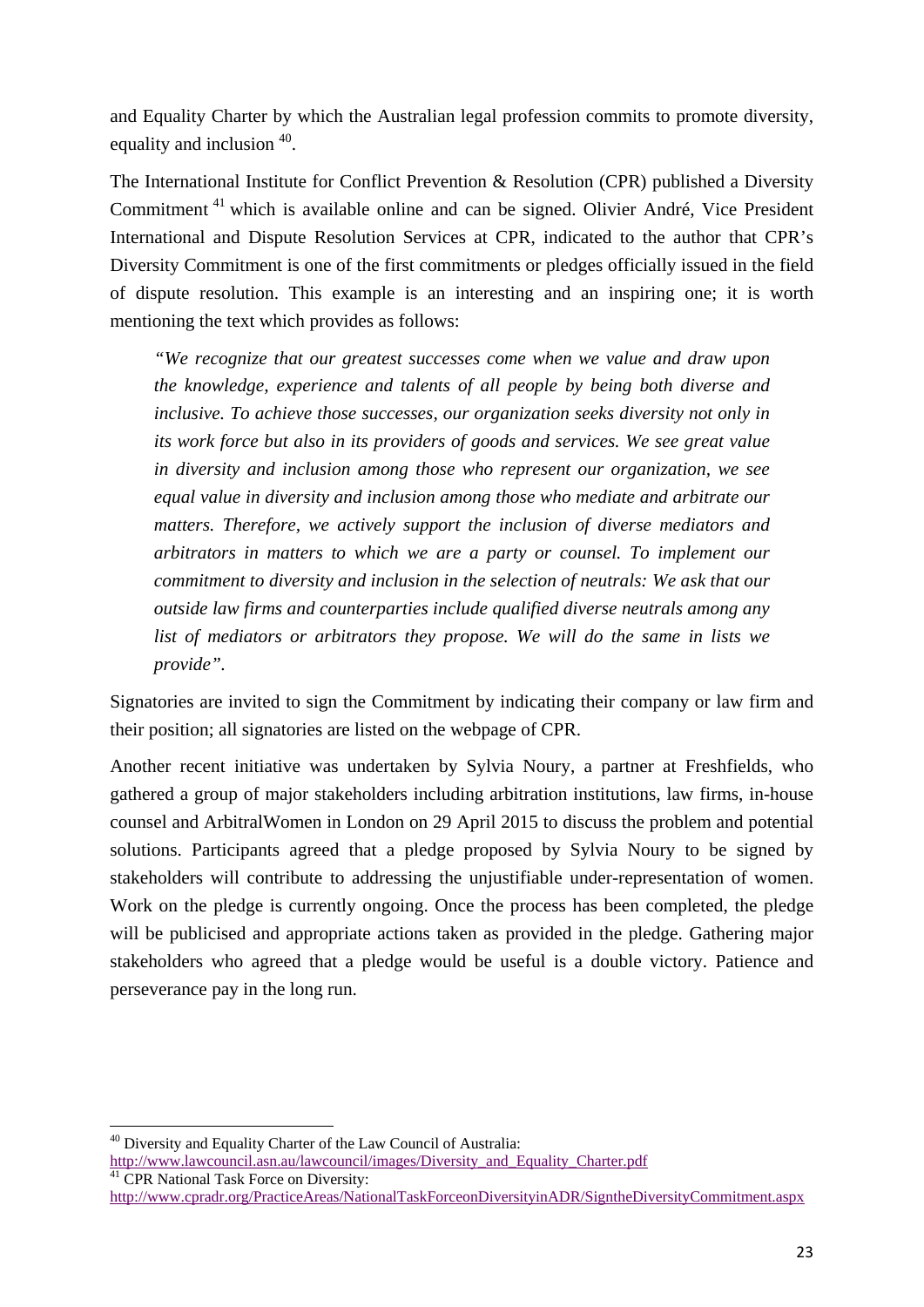# **3. Possible change**

There are synergies among the various initiatives and groups who can cooperate in order to stimulate a constructive and effective joint action. The greater the number of stakeholders involved, the more we will see and have organisations, dispute resolution institutions and law firms contribute to eliminating the gender imbalance.

Diversity must be taken seriously, because women and men are entitled to build a career regardless of whether they have children. Women must be offered the same chances as men, and should not be stopped in their progress because of motherhood. Technology allows to work from anywhere and at any time, so there is no excuse about inefficiency due to temporary absence. Moreover, law firms should not assume that mothers do not want to travel, plead, speak, publish or otherwise, they should ask their opinion instead of deciding for them. Women now refuse to sacrifice their career or their family, one does not exclude the other, and they can have it all as Ania Farren said <sup>42</sup>.

Diversity and gender equality are important for mainly two reasons: from the marketing perspective it gives better exposure and attracts more clients who see that firms have an open mind on these issues, and from the communication perspective it allows clients to communicate with people who have the same profiles and who can better understand them. The best example is the Secretariat of the ICC Court where a multiplicity of cultures and languages are represented, allowing the Secretariat's staff to speak to lawyers and arbitrators from various jurisdictions and cultures and communicate on the same level of understanding as such jurisdictions and cultures.

To finish on a note full of hope, here is an exceptional but real example: in the ICSID case opposing OTMTI to Algeria where a jurisdictional hearing took place in Paris in May 2015, Gabrielle Kaufmann-Kohler sat as president, Brigitte Stern and Albert Jan van den Berg as party appointed arbitrators, and Andrea Menaker and Carolyn Lamm represented Claimants, while Yas Banifatemi and Emmanuel Gaillard represented Respondents. Women were in leadership roles on all sides of the table. Change is possible, and our mission is to contribute to make it happen more quickly than in the last thirty years.

 <sup>42</sup> See ArbitralWomen Newsletter n°14.